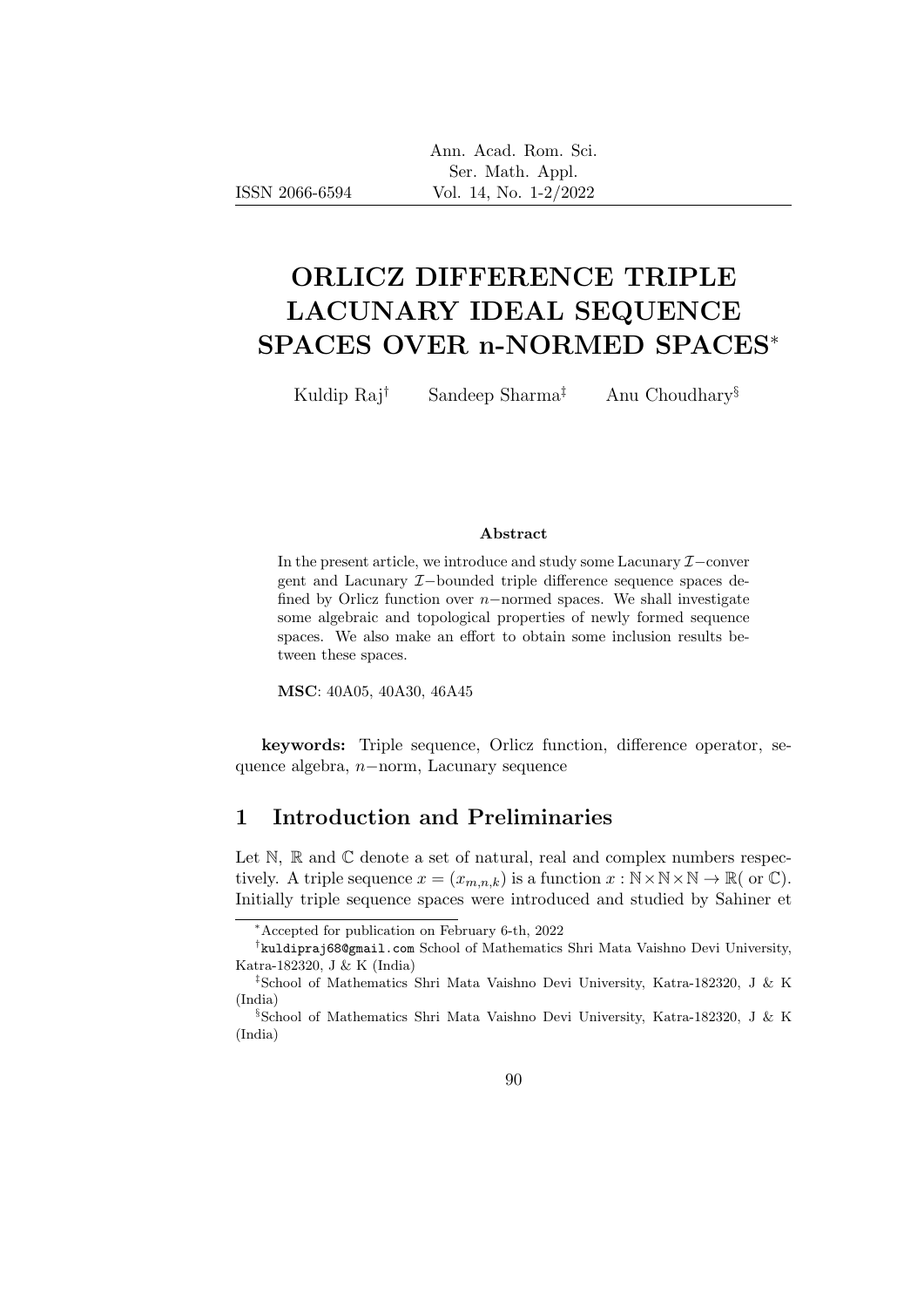al. [13], Sahiner and Tripathy [14], Tripathy and Goswami [18], Esi and Catalbas [3] and many others. Since then this concept has been studied by several authors. Recently many mathematicians have generalized the concept of triple sequences by introducing triple gai sequences, triple analytic sequences and triple entire sequences associated with statistical convergence, Orlicz function and fuzzy number (see [1], [10], [17]).

A triple sequence  $x = (x_{m,n,k})$  is said to convergent to L in the Pringsheim's sense if for every  $\epsilon > 0$ , there exists  $N_{\epsilon} \in \mathbb{N}$  such that  $|x_{m,n,k} - L| < \epsilon$ whenever  $m \geq N_{\epsilon}, n \geq N_{\epsilon}, k \geq N_{\epsilon}$ . A triple sequence convergent in Pringsheim's sense is not necessarily bounded. For example: A triple sequence  $x = (x_{m,n,k})$  defined by

$$
x_{m,n,k} = \begin{cases} m, & \text{for all } m \in \mathbb{N}, n = 1 = k, \\ \frac{1}{m+n+k}, & \text{otherwise.} \end{cases}
$$

Then  $x_{m,n,k} \to 0$  in Pringsheim's sense but is unbounded.

A triple sequence  $x = (x_{m,n,k})$  is said to be Cauchy sequence if for every  $\epsilon > 0$ , there exists  $N_{\epsilon} \in \mathbb{N}$  such that  $|x_{m,n,k} - x_{p,q,l}| < \epsilon$ , whenever  $m \ge p \ge N_{\epsilon}, n \ge q \ge N_{\epsilon}, k \ge l \ge N_{\epsilon}.$ 

Ideal convergence is a generalisation of statistical convergence and was first introduced and studied by Kostyrko et al. [7] in metric spaces. Later on Lahiri and Das [8] extended the idea to an arbitrary topological space. A class  $\mathcal{I} \subseteq P(X)$ (power set of X) is said to be an ideal if it satisfies the following conditions:

 $(i)$  $\emptyset \in \mathcal{I}$ 

(ii)  $A, B \in \mathcal{I} \Rightarrow A \cup B \in \mathcal{I}$ 

(iii)  $A \in \mathcal{I}$  and  $B \subseteq A \Rightarrow B \in \mathcal{I}$ .

I is called a non-trivial ideal if  $X \notin \mathcal{I}$ . A non-trivial ideal  $\mathcal{I} \in X$  is called admissible if  $\mathcal I$  contains every finite subset of  $X$ .

A triple sequence  $x = (x_{m,n,k})$  is said to be  $\mathcal{I}-$ bounded if there exists  $D > 0$ such that  $\{(m, n, k) \in \mathbb{N} \times \mathbb{N} \times \mathbb{N} : |x_{m,n,k}| > D\} \in \mathcal{I}$ .

A triple sequence  $x = (x_{m,n,k})$  is said to be  $\mathcal{I}-$ convergent to L, if for every  $\epsilon > 0$  the set  $\{(m, n, k) \in \mathbb{N} \times \mathbb{N} \times \mathbb{N} : |x_{m,n,k} - L| \geq \epsilon\} \in \mathcal{I}$  and we write  $\mathcal{I} - \lim x_{m,n,k} = L.$ 

A triple sequence  $x = (x_{m,n,k})$  is said to be  $\mathcal{I}-$ null, if  $L = 0$  and we write  $\mathcal{I} - \lim x_{m,n,k} = 0.$ 

If  $\mathcal I$  is the ideal of all finite subsets of  $\mathbb N$ , then the ideal convergence coincides with usual convergence.

A triple sequence  $x = (x_{m,n,k})$  is said to be  $\mathcal{I}-$ Cauchy if for every  $\epsilon > 0$ , there exists  $p = p_0, q = q_0$  and  $l = l_0$  such that  $\{(m, n, k) \in \mathbb{N} \times \mathbb{N} \times \mathbb{N} :$  $|x_{m,n,k} - x_{p,q,l}| \geq \epsilon$   $\in \mathcal{I}.$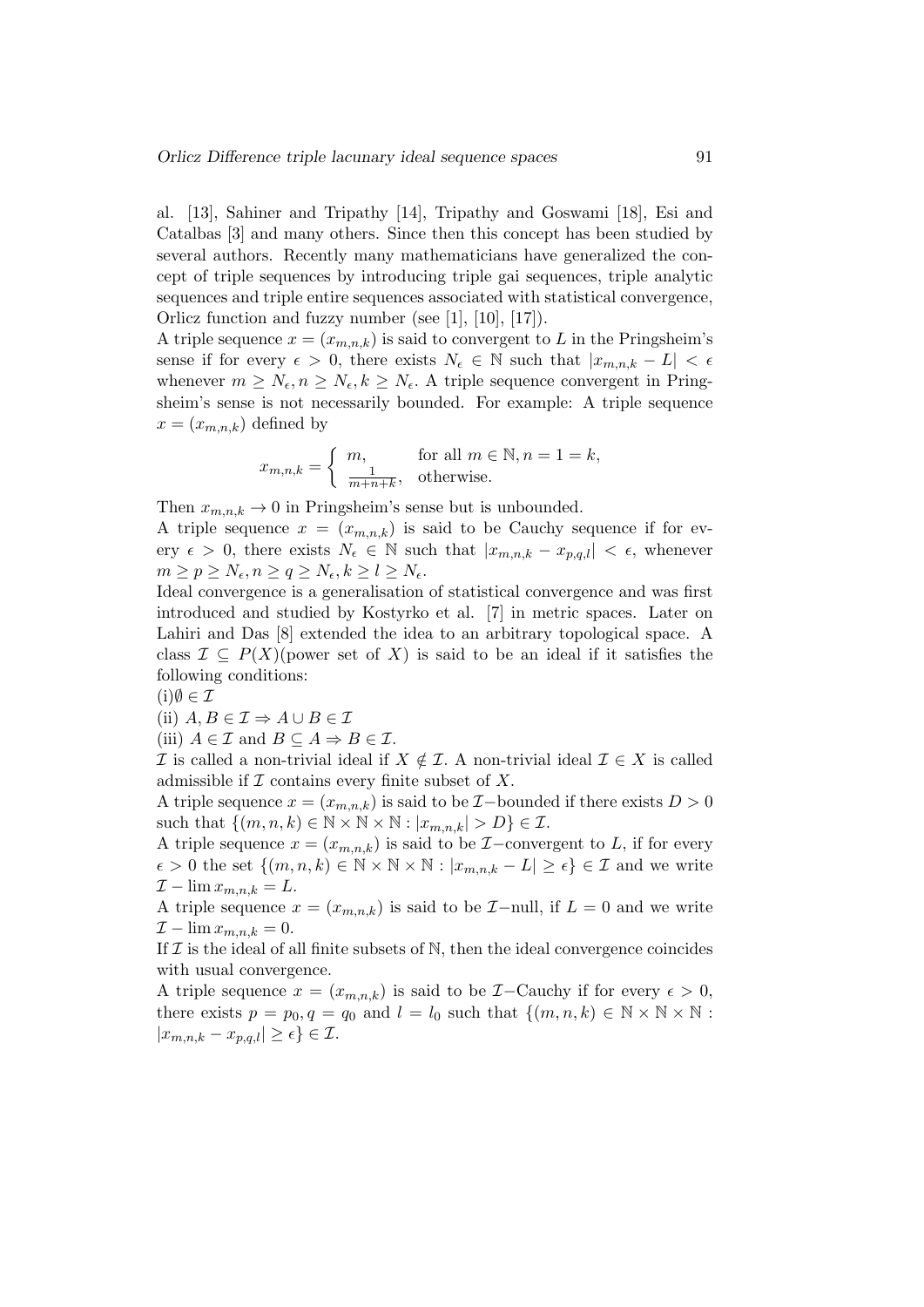A triple sequence space X is said to be solid if for  $m, n, k \in \mathbb{N}, (\alpha_{m,n,k}x_{m,n,k}) \in$ X whenever  $(x_{m,n,k}) \in X$  and for all sequences  $(\alpha_{m,n,k})$  of scalars with  $|\alpha_{m,n,k}| \leq 1.$ 

A triple sequence space  $X$  is said to be monotone if it contains the canonical pre-image of all its step spaces.

**Remark 1** [6] A sequence space is solid implies that it is monotone.

A triple sequence space X is said to be sequence algebra if  $(x_{m,n,k} \times y_{m,n,k}) \in$ X, whenever  $(x_{m,n,k}) \in X$  and  $(y_{m,n,k}) \in X$ .

In the mid of 1960's Gähler [4] introduced the concept of 2−normed spaces. Later on Misiak [11] extended the concept to n–normed spaces. Let X be a linear space over the field  $K$  of real or complex numbers of dimension d, where  $d \ge n \ge 2$ . A n-norm on X is a real valued function  $\|.\ldots,\ldots\|$  on  $X^n$ that satisfies following conditions:

(i)  $||x_1, x_2, \dots, x_n|| = 0$  if and only if  $x_1, x_2, \dots, x_n$  are linearly dependent in  $X;$ 

(ii)  $||x_1, x_2, \dots, x_n||$  is invariant under permutation;

(iii)  $\|\alpha x_1, x_2, \cdots, x_n\| = |\alpha| \|x_1, x_2, \cdots, x_n\|$  for any  $\alpha \in \mathcal{K}$  and

(iv)  $||x + x', x_2, \dots, x_n|| \le ||x, x_2, \dots, x_n|| + ||x', x_2, \dots, x_n||.$ 

The pair  $(X, \|., \dots, \|)$  is called n-normed space over the field K. A sequence  $(x_k)$  in a n-normed space  $(X, \|\cdot, \cdots, \cdot\|)$  is said to converge to some  $L \in X$  if

$$
\lim_{k \to \infty} ||x_k - L, z_1, \cdots, z_{n-1}|| = 0 \text{ for every } z_1, \cdots, z_{n-1} \in X.
$$

A sequence  $(x_k)$  in a *n*-normed space  $(X, \|\cdot, \cdots, \cdot\|)$  is said to be Cauchy if

$$
\lim_{k,p \to \infty} ||x_k - x_p, z_1, \cdots, z_{n-1}|| = 0 \text{ for every } z_1, \cdots, z_{n-1} \in X.
$$

If every Cauchy sequence in X converges to some  $L \in X$ , then X is said to be complete with respect to the *n*-norm. Any complete *n*-normed space is said to be n-Banach space.

For more details about sequence spaces (see [12], [15], [16]).

Let  $\omega, \omega^2$  and  $\omega^3$  denotes the set of all single, double and triple sequences respectively of real or complex numbers. Kizmaz [5] introduced the notion of difference sequence spaces as follows:

$$
Z(\Delta) = \{x = (x_m) \in \omega : (\Delta x_m) \in Z\}
$$

for  $Z = c$ ,  $c_0$  and  $\ell_{\infty}$ , the spaces of convergent, null and bounded sequences respectively, where  $\Delta(x_k) = x_k - x_{k+1}$  for all  $k \in \mathbb{N}$ . Later on Tripathy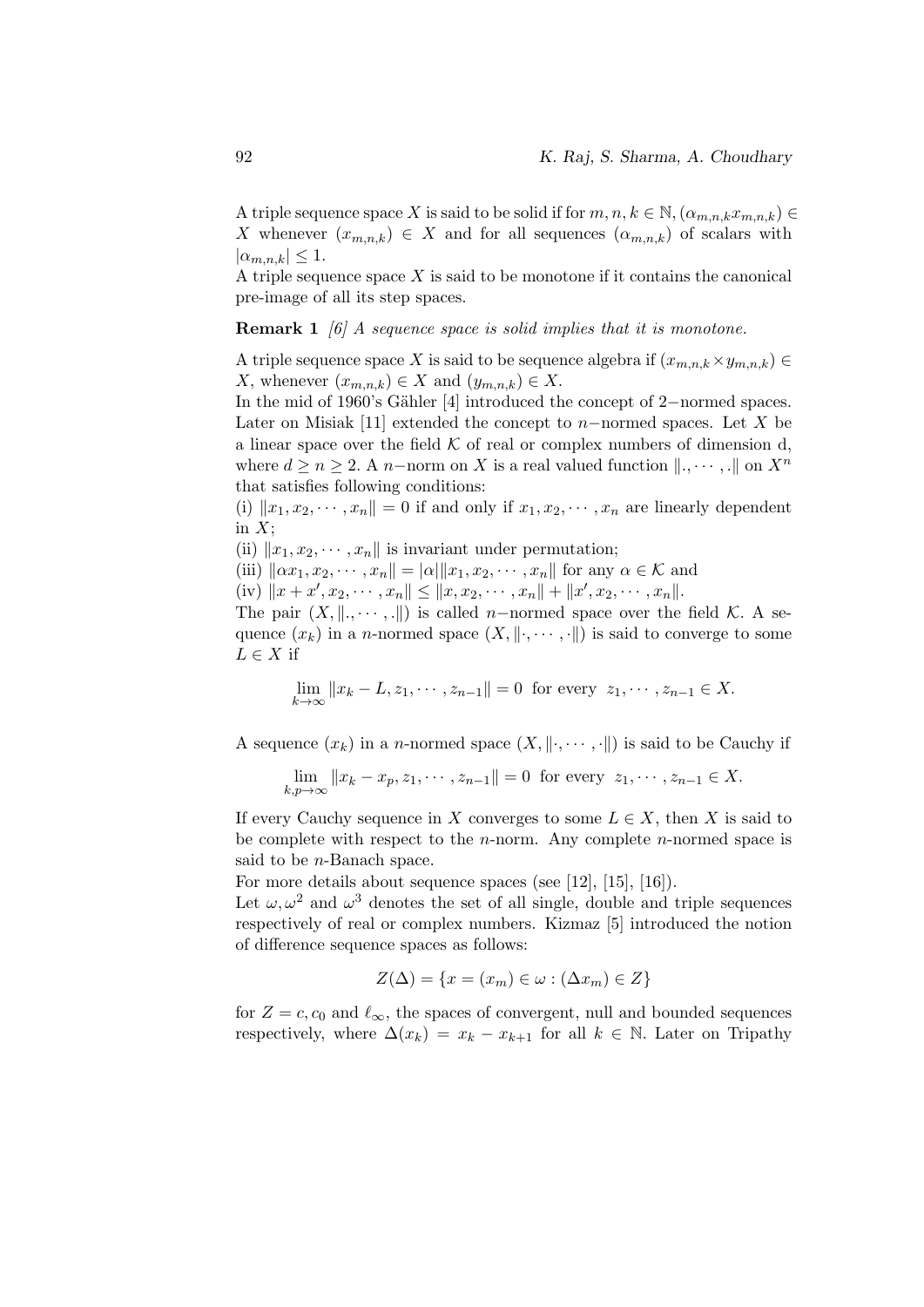and Sarma [19] introduced and studied difference double sequence spaces as follows:

$$
Z(\Delta) = \{x = (x_{m,n}) \in \omega^2 : (\Delta x_{m,n}) \in Z\}
$$

for  $Z = c^2, c_0^2$  and  $\ell_{\infty}^2$ , the space of convergent, null and bounded double sequences respectively, where  $\Delta x_{m,n} = x_{m,n} - x_{m,n+1} - x_{m+1,n} + x_{m+1,n+1}$ , for all  $m, n \in \mathbb{N}$ .

The difference triple sequence space was introduced by Debnath et al. [2] and  $\Delta x_{m,n,k} = x_{m,n,k} - x_{m,n+1,k} - x_{m,n,k+1} + x_{m,n+1,k+1} - x_{m+1,n,k} + x_{m+1,n+1,k} +$  $x_{m+1,n,k+1} - x_{m+1,n+1,k+1}$  and  $\Delta^{0} x_{m,n,k} = (x_{m,n,k}).$ 

The triple sequence  $\theta_{r,s,t} = \{(m_r, n_s, k_t)\}\$ is called triple lacunary if there exist three increasing sequences of integers such that

$$
m_0 = 0, h_r = m_r - m_{r-1} \to \infty \text{ as } r \to \infty,
$$
  

$$
n_0 = 0, \overline{h_s} = n_s - n_{s-1} \to \infty \text{ as } s \to \infty \text{ and}
$$
  

$$
k_0 = 0, \overline{h_t} = k_t - k_{t-1} \to \infty \text{ as } t \to \infty.
$$

Let  $m_{r,s,t} = m_r, n_s, k_t, h_{r,s,t} = h_r h_s h_t$  and  $\theta_{r,s,t}$  is determined by  $I_{r,s,t}$  ${(m, n, k) : m_{r-1} < m < m_r, n_{s-1} < n < n_s, k_{t-1} < k < k_t}, q_r =$  $\overline{m}_r$  $\frac{m_r}{m_{r-1}}, \overline{q_s} = \frac{n_s}{n_{s-1}}$  $\frac{n_s}{n_{s-1}}, \overline{q_t} = \frac{k_t}{k_{t-1}}$  $\frac{k_t}{k_{t-1}}$ .

A function  $M : [0, \infty) \to [0, \infty)$  is said to be an Orlicz function, if it satisfies the following conditions:

 $(i)$  M is convex,

(ii)  $M$  is continuous,

(iii) M is non-decreasing with  $M(0) = 0$ ,  $M(x) > 0$  for  $x > 0$  and  $M(x) \rightarrow$  $\infty$  as  $x\to\infty.$ 

Lindenstrauss and Tzafriri [9] used the idea of Orlicz function to define the following sequence space.

$$
l_M = \left\{ x \in \omega : \sum_{k=1}^{\infty} M\left(\frac{|x_k|}{\rho}\right) < \infty, \text{ for some } \rho > 0 \right\}
$$

which is called as an Orlicz sequence space.

An Orlicz function M is said to satisfy  $\Delta_2$  condition for all values of v, if there exist a constant  $R > 0$ , such that  $M(2v) \le RM(v), v \ge 0$ . Note that if  $0 < \lambda < 1$ , then  $M(\lambda x) \leq \lambda M(x)$ , for all  $x \geq 0$ .

Let M be an Orlicz function,  $u = (u_{m,n,k})$  be a triple sequence of strictly positive real numbers,  $p = (p_{m,n,k})$  be a triple sequence of bounded real numbers,  $\theta_{r,s,t} = \{(m_r, n_s, k_t)\}\$ be a triple lacunary sequence. In the present paper, we define the following sequence spaces:

 $[M, u, \Delta, c_{0\mathcal{I}}^3, p, \|\ldots \cdot \ldots, \cdot\|, \theta_{r,s,t}] =$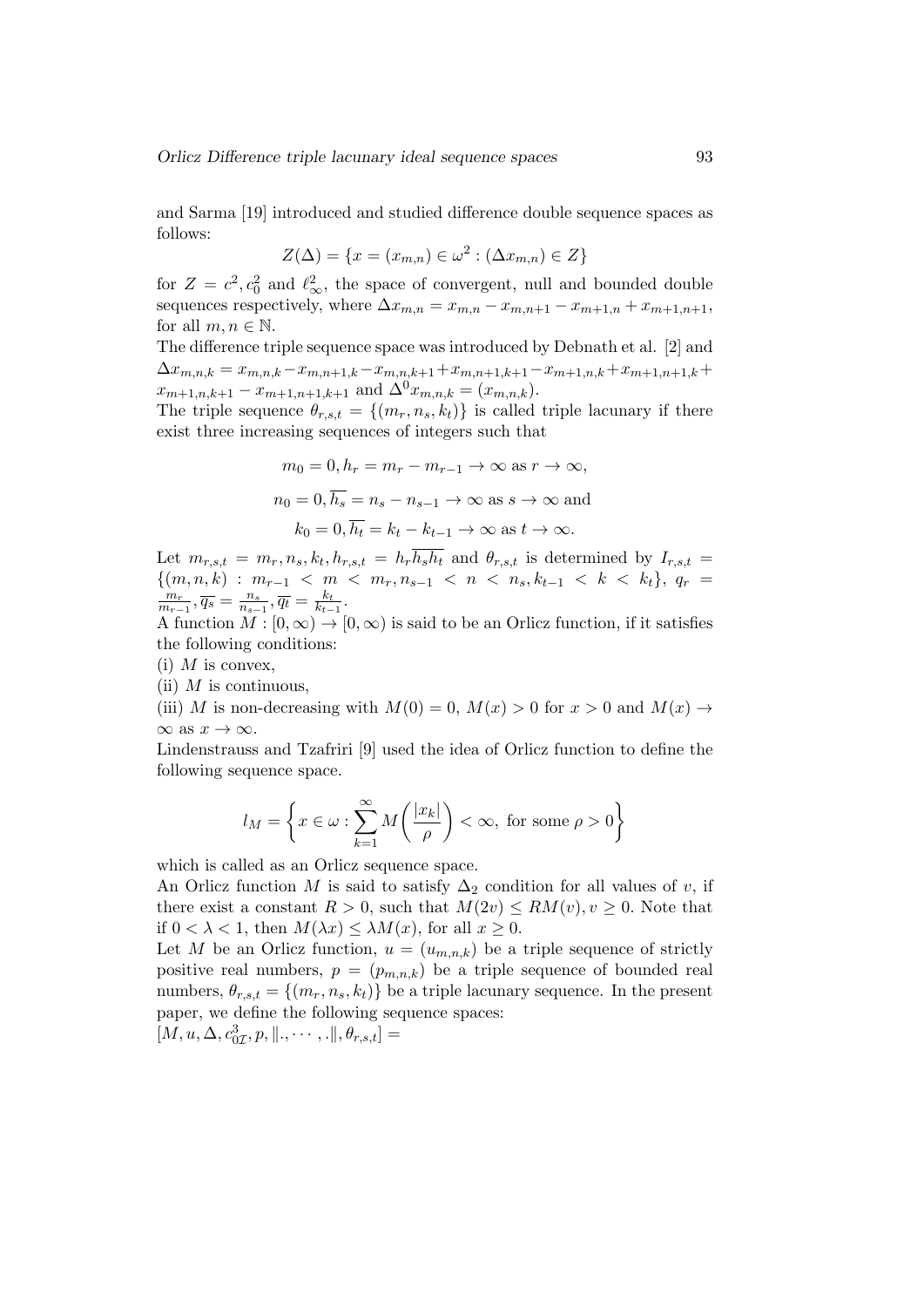$$
\begin{split}\n\left\{\begin{aligned}\n&_{x \in \omega^{3} : \mathcal{I}-\lim_{r,s,t} \frac{1}{h_{r,s,t}} \sum_{m \in I_{r,s,t}} \sum_{n \in I_{r,s,t}} \sum_{k \in I_{r,s,t}} [M] \frac{u_{m,n,k} \Delta(x_{m,n,k})}{\rho}, z_1, \cdots, z_{n-1}]]^{p_{m,n,k}} \\
&= 0, \text{ for some } \rho > 0\n\end{aligned}\right\} \in \mathcal{I}.\n\left[\left.M, u, \Delta, c_1^3, p, \left.\right\|, \cdots, \left.\right\|, \theta_{r,s,t}\right] =\n\begin{cases}\n&_{x \in \omega^{3} : \mathcal{I}-\lim_{r,s,t} \frac{1}{h_{r,s,t}} \sum_{m \in I_{r,s,t}} \sum_{k \in I_{r,s,t}} [M] \frac{u_{m,n,k} \Delta(x_{m,n,k}) - L}{\rho}, z_1, \cdots, z_{n-1}]]^{p_{m,n,k}} \\
&= 0, \text{ for some } L \text{ and } \rho > 0\n\end{cases}\n\right\} \in \mathcal{I}.\n\left[\left.M, u, \Delta, \ell_{\infty \mathcal{I}}^3, p, \left.\right\|, \cdots, \left.\right\|, \theta_{r,s,t}\right] =\n\begin{cases}\n&_{x \in \omega^{3} : \left(\frac{1}{h_{r,s,t}} \sum_{m \in I_{r,s,t}} \sum_{k \in I_{r,s,t}} [M] \frac{u_{m,n,k} \Delta(x_{m,n,k})}{\rho}, z_1, \cdots, z_{n-1}]\right|^{p_{m,n,k}}\right) \\
&= 0, \text{ for some } L \text{ and } \rho > 0\n\end{cases}\n\in \mathcal{I}.\n\left[\left.M, u, \Delta, n_2^3, p, \left.\right\|, \cdots, \left.\right\|, \theta_{r,s,t}\right] =\n\begin{cases}\n&_{x \in \omega^{3} : \left(\sum_{k \in I_{r,s,t}} \sum_{m \in I_{r,s,t}} \sum_{k \in I_{r,s,t}} [M] \frac{u_{m,n,k} \Delta(x_{m,n,k})}{\rho}, z_1, \cdots, z_{n-1}]\right|^{p_{m,n,k}}\right) \\
&= 0, \text{ for some } L \
$$

The following inequality will be used throughout the paper. If  $0 \leq p_{m,n,k} \leq$  $\sup p_{m,n,k} = H, K = \max (1, 2^{H-1}), \text{ then}$ 

$$
|a_{m,n,k} + b_{m,n,k}|^{p_{m,n,k}} \le K\{|a_{m,n,k}|^{p_{m,n,k}} + |b_{m,n,k}|^{p_{m,n,k}}\}.
$$
 (1)

for all  $m,n,k$  and  $a_{m,n,k},b_{m,n,k}\in\mathbb{C}.$  Also

$$
|a|^{p_{m,n,k}} \le \max(1, |a|^H) \text{ for all } a \in \mathbb{C}.\tag{2}
$$

The main purpose of this paper is to introduce the idea of Lacunary  $\mathcal{I}-$ convergence in triple difference sequence spaces by means of Orlicz function over n−normed spaces. We discuss some algebraic properties, topological properties and inclusion relations between the concerning spaces.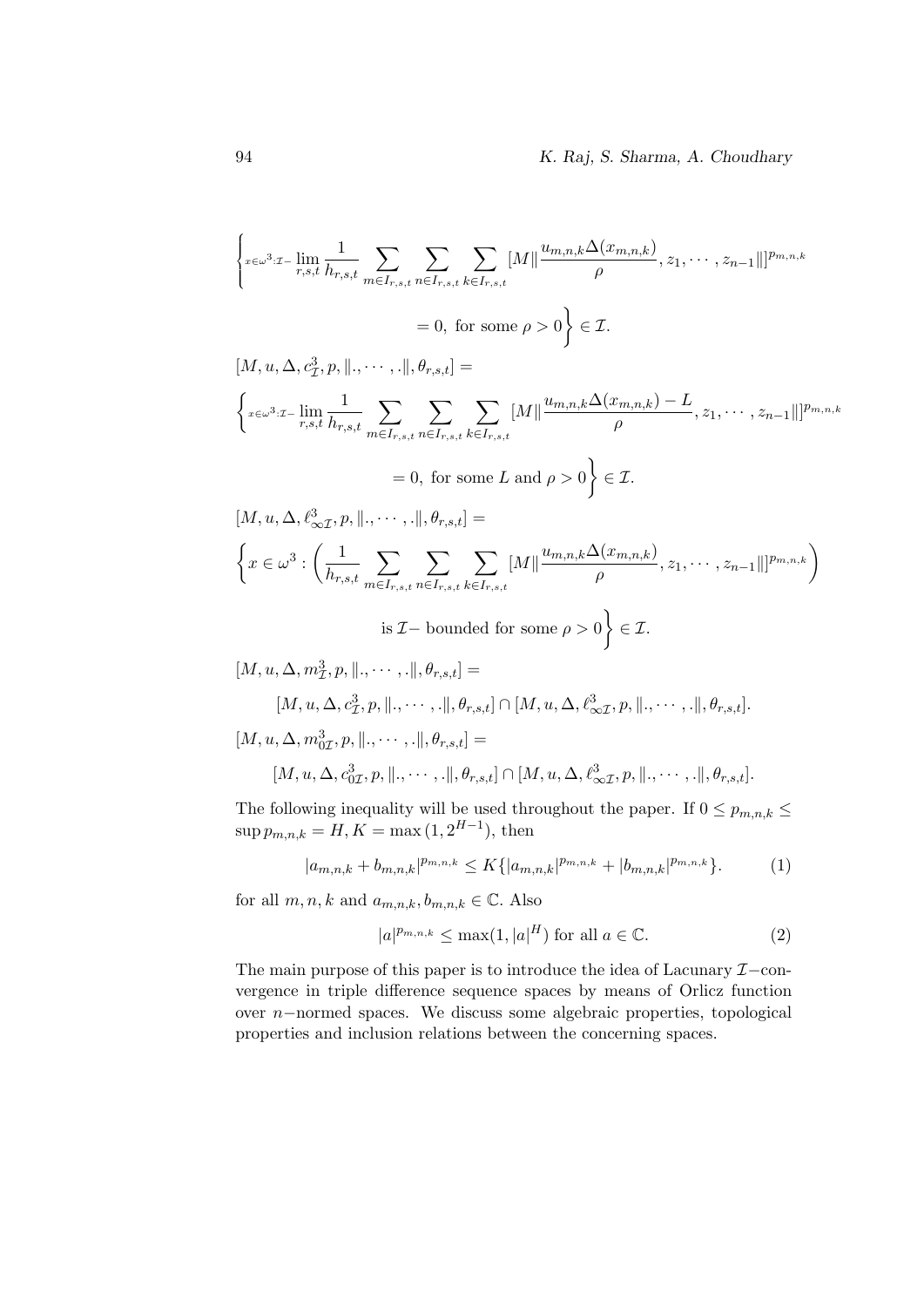## 2 Main Results

**Theorem 1** Let M be an Orlicz function,  $p = (p_{m,n,k})$  be a bounded triple sequence of positive real numbers,  $\theta_{r,s,t} = \{(m_r,n_s,k_t)\}\;$  be a triple lacunary sequence and  $u = (u_{m,n,k})$  be a triple sequence of positive real numbers. Then the sequence spaces  $[M, u, \Delta, c^3_{0I}, p, \|\ldots, \ldots, \ldots\|, \theta_{r,s,t}], [M, u, \Delta, c^3_{I}, p, \|\ldots, \ldots, \ldots\|,$  $\theta_{r,s,t}], [M, u, \Delta, \ell^3_{\infty I}, p, \|\ldots\ldots\ldots\|\ldotp \theta_{r,s,t}], [M, u, \Delta, m_I^3, p, \|\ldots\ldots\ldotp\|, \theta_{r,s,t}]$  and  $[M, u, \Delta, m_{0\mathcal{I}}^3, p, \parallel, \cdots, \parallel, \theta_{r,s,t}]$  are linear spaces over the complex field  $\mathbb{C}$ .

**Proof 1** Here, we only prove for the sequence space  $[M, u, \Delta, c_{0\mathcal{I}}^3, p, \|\ldots, \ldots, \ldots]\|$  $\theta_{r,s,t}$ . For other spaces it follows in the same manner. Let  $(x_{m,n,k})$  and  $(y_{m,n,k}) \in [M, u, \Delta, c^3_{0\mathcal{I}}, p, \|\ldots\ldots\ldots\|\$ ,  $\theta_{r,s,t}]$ . Then for  $\rho_1, \rho_2$ 0, we have

$$
x-\lim_{r,s,t}\frac{1}{h_{r,s,t}}\sum_{m\in I_{r,s,t}}\sum_{n\in I_{r,s,t}}\sum_{k\in I_{r,s,t}}[M]\left|\frac{u_{m,n,k}\Delta(x_{m,n,k})}{\rho_1},z_1,\cdots,z_{n-1}|\right|^{p_{m,n,k}}=0
$$

and

$$
\text{I-}\lim_{r,s,t}\frac{1}{h_{r,s,t}}\sum_{m\in I_{r,s,t}}\sum_{n\in I_{r,s,t}}\sum_{k\in I_{r,s,t}}[M]\left|\frac{u_{m,n,k}\Delta(y_{m,n,k})}{\rho_2},z_1,\cdots,z_{n-1}]\right|^{p_{m,n,k}}=0.
$$

Now, for every 
$$
\epsilon > 0
$$
, consider  
\n
$$
T_1 = \left\{ (r, s, t) \in \mathbb{N} \times \mathbb{N} \times \mathbb{N} : \frac{1}{h_{r,s,t}} \sum_{m \in I_{r,s,t}} \sum_{n \in I_{r,s,t}} \sum_{k \in I_{r,s,t}} [M] \frac{u_{m,n,k} \Delta(x_{m,n,k})}{\rho_1}, \right\}
$$
\n
$$
z_1, \cdots, z_{n-1} ||]^{p_{m,n,k}} \ge \frac{\epsilon}{2K} \right\} \in \mathcal{I}
$$

and  
\n
$$
T_2 = \left\{ (r, s, t) \in \mathbb{N} \times \mathbb{N} \times \mathbb{N} : \frac{1}{h_{r, s, t}} \sum_{m \in I_{r, s, t}} \sum_{n \in I_{r, s, t}} \sum_{k \in I_{r, s, t}} [M] \frac{u_{m, n, k} \Delta(y_{m, n, k})}{\rho_2}, \right\}
$$
\n
$$
z_1, \cdots, z_{n-1} ||]^{p_{m, n, k}} \ge \frac{\epsilon}{2K} \right\} \in \mathcal{I}.
$$

Define  $\rho_3 = \max(2|\alpha|\rho_1, 2|\beta|\rho_2)$ . Suppose  $(r, s, t) \notin T_1 \cup T_2$  and  $\alpha, \beta$  be scalars such that  $|\alpha| \leq 1$  and  $|\beta| \leq 1$ . Then by using inequality (1), we have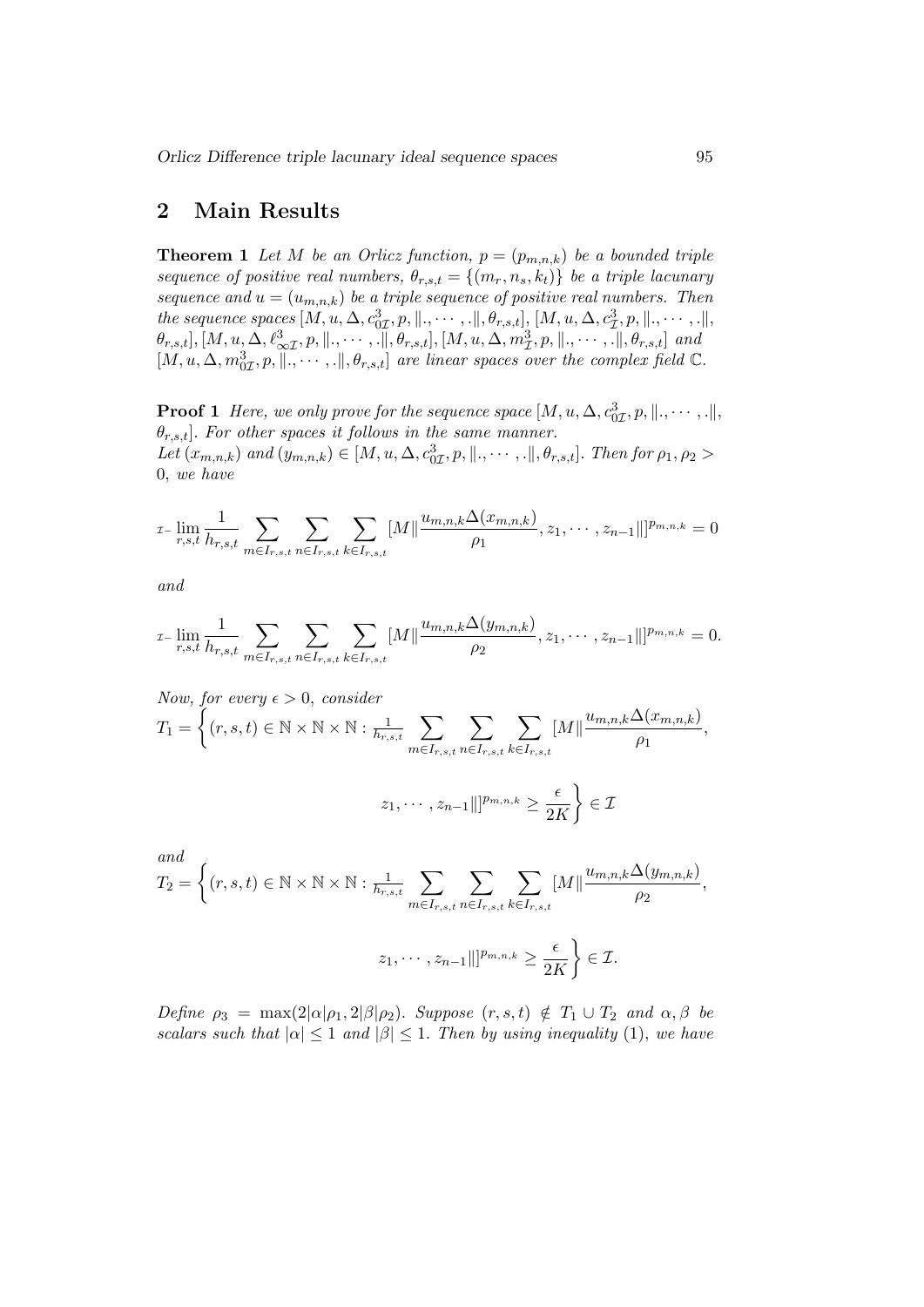$$
\sum_{h_{r,s,t}}^{1} \sum_{m \in I_{r,s,t}} \sum_{n \in I_{r,s,t}} \sum_{k \in I_{r,s,t}} [M] \frac{u_{m,n,k} \Delta(\alpha x_{m,n,k} + \beta y_{m,n,k})}{\rho_3}, z_1, \dots, z_{n-1}]]^{p_{m,n,k}}
$$
\n
$$
\leq K \bigg\{ \frac{1}{h_{r,s,t}} \sum_{m \in I_{r,s,t}} \sum_{n \in I_{r,s,t}} \sum_{k \in I_{r,s,t}} [M] \frac{u_{m,n,k} \Delta(x_{m,n,k})}{\rho_1}, z_1, \dots, z_{n-1}]]^{p_{m,n,k}}
$$
\n
$$
+ \frac{1}{h_{r,s,t}} \sum_{m \in I_{r,s,t}} \sum_{n \in I_{r,s,t}} \sum_{k \in I_{r,s,t}} [M] \frac{u_{m,n,k} \Delta(y_{m,n,k})}{\rho_2}, z_1, \dots, z_{n-1}]]^{p_{m,n,k}}
$$
\n
$$
\leq K \bigg\{ \frac{\epsilon}{2K} + \frac{\epsilon}{2K} \bigg\}
$$
\n
$$
= \epsilon.
$$

Since *M* is non-decreasing and convex function. Hence,  
\n
$$
(r, s, t) \notin T_0 = \left\{ (r, s, t) \in \mathbb{N} \times \mathbb{N} \times \mathbb{N} : \frac{1}{h_{r,s,t}} \sum_{m \in I_{r,s,t}} \sum_{n \in I_{r,s,t}} \sum_{k \in I_{r,s,t}} \times \left[ M \middle| \frac{u_{m,n,k} \Delta(\alpha x_{m,n,k} + \beta y_{m,n,k})}{\rho_3}, z_1, \cdots, z_{n-1} \middle| \right]^{\rho_{m,n,k}} \ge \epsilon \right\}.
$$

Hence  $T_0 \subset T_1 \cup T_2$ . By additivity and heritability of  $\mathcal{I}$ , we have  $T_0 \in \mathcal{I}$ . Therefore,  $[M, u, \Delta, c^3_{0I}, p, \|\ldots\ldots\ldots\|\ldotp \theta_{r,s,t}]$  is a linear space.

**Theorem 2** Let M be an Orlicz function,  $p = (p_{m,n,k})$  be a bounded triple sequence of positive real numbers,  $\theta_{r,s,t} = \{(m_r, n_s, k_t)\}\;$  be a triple lacunary sequence and  $u = (u_{m,n,k})$  be a triple sequence of positive real numbers. Then the inclusion  $[M, u, \Delta, c^3_{0I}, p, \|\, \ldots, \ldots\|, \theta_{r,s,t}] \subset [M, u, \Delta, c^3_{I}, p, \|\, \ldots, \ldots\|,$  $\theta_{r,s,t} \subset [M, u, \Delta, \ell^3_{\infty \mathcal{I}}, p, \|\cdot, \cdots, \cdot\|, \theta_{r,s,t}]$  holds.

Proof 2 The inclusion

$$
[M, u, \Delta, c_{0\mathcal{I}}^3, p, \|\, \ldots, \cdot\|, \theta_{r,s,t}] \subset [M, u, \Delta, c_{\mathcal{I}}^3, p, \|\, \ldots, \cdot\|, \theta_{r,s,t}]
$$

is obvious. We shall prove the inclusion

$$
[M, u, \Delta, c_{\mathcal{I}}^3, p, \|\, \ldots, \ldots, \|\, \theta_{r,s,t}] \subset [M, u, \Delta, \ell_{\infty \mathcal{I}}^3, p, \|\, \ldots, \ldots, \|\, \theta_{r,s,t}].
$$

For this consider a sequence  $(x_{m,n,k}) \in [M, u, \Delta, c_{\mathcal{I}}^3, p, \|\cdot, \cdots, \cdot\|, \theta_{r,s,t}].$  Then there exists  $\rho_1 > 0$ , such that for every  $\epsilon > 0$ 

$$
T = \left\{ (r, s, t) \in \mathbb{N} \times \mathbb{N} \times \mathbb{N}: \frac{1}{h_{r, s, t}} \sum_{m \in I_{r, s, t}} \sum_{n \in I_{r, s, t}} \sum_{k \in I_{r, s, t}} \left[ M \middle| \frac{u_{m, n, k} \Delta(x_{m, n, k}) - L}{\rho_1}, \right. \right\}
$$
  

$$
z_1, \cdots, z_{n-1} \middle| \left. \right] \stackrel{p_{m, n, k}}{\longrightarrow} \ge \epsilon, \text{ for some } L \text{ and } \rho > 0 \right\} \in \mathcal{I}.
$$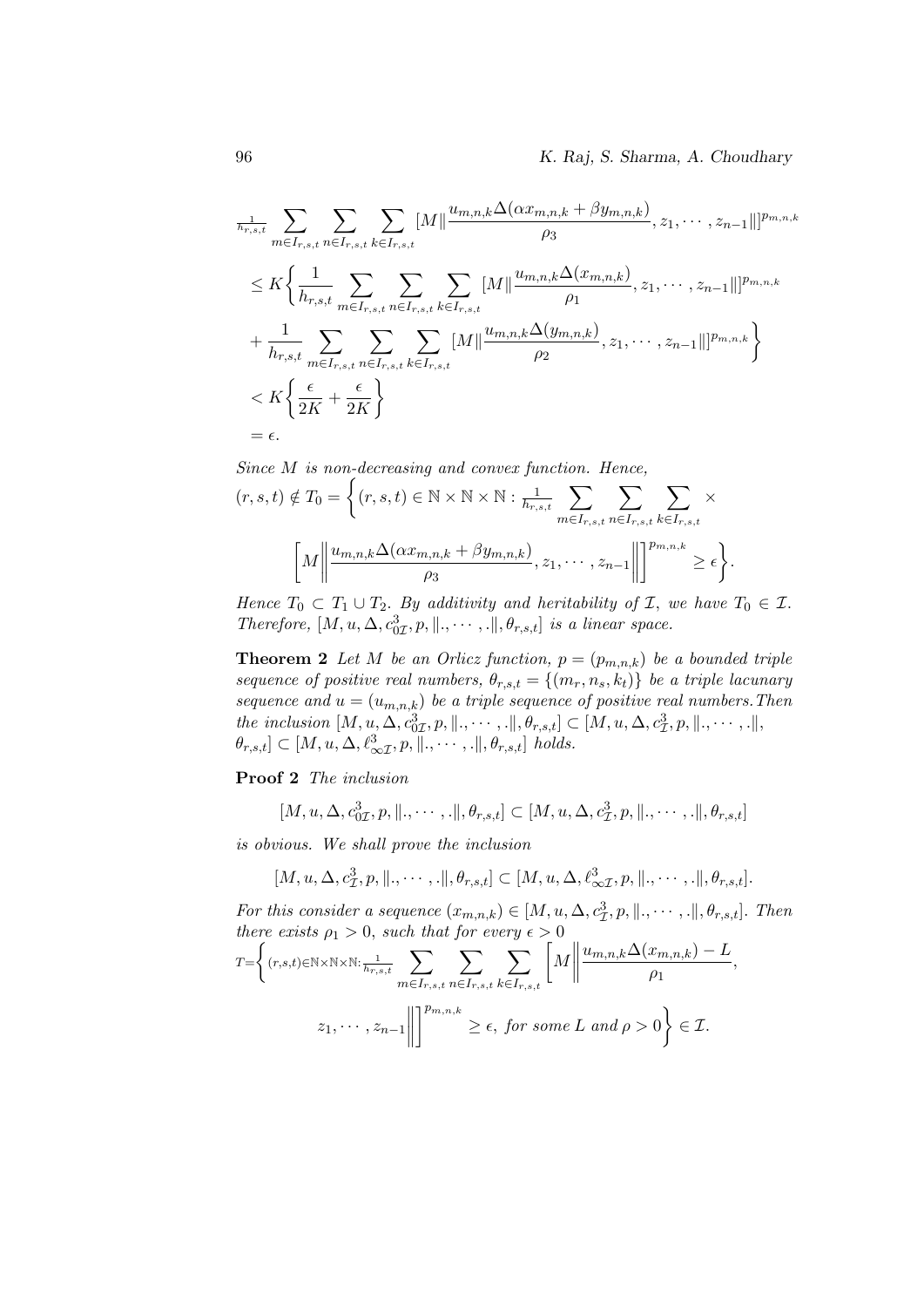Since *M* is non-decreasing and convex, so for 
$$
\rho = 2\rho_1
$$
, we have\n
$$
M \left\| \frac{u_{m,n,k} \Delta(x_{m,n,k})}{\rho}, z_1, \cdots, z_{n-1} \right\|
$$
\n
$$
\leq M \left\| \frac{u_{m,n,k} \Delta(x_{m,n,k}) - L}{\rho_1}, z_1, \cdots, z_{n-1} \right\| + M \left\| \frac{L}{\rho_1}, z_1, \cdots, z_{n-1} \right\|.
$$

Suppose that  $(r, s, t) \notin T$ . Then by using (1), we have  $\frac{1}{h_{r,s,t}}$   $\sum$  $m \in I_{r,s,t}$  $\sum$  $n \in I_{r,s,t}$  $\sum$  $k \in I_{r,s,t}$  $\left[\!\left| M \right|\!\right]$  $u_{m,n,k}\Delta(x_{m,n,k})$  $\frac{\Delta(x_{m,n,k})}{\rho}, z_1, \cdots, z_{n-1}\Big\|$  $\lceil \frac{p_{m,n,k}}{m} \rceil$  $\leq K \bigg\{ \frac{1}{1}$  $h_{r,s,t}$  $\sum$  $m \in I_{r,s,t}$  $\sum$  $n \in I_{r,s,t}$  $\sum$  $k \in I_{r,s,t}$  $\left[\!\left| M\right|\!\right]$  $u_{m,n,k}\Delta(x_{m,n,k}) - L$  $\frac{x_{m,n,k})-L}{\rho_1}, z_1, \cdots, z_{n-1}$  $\lceil \frac{p_{m,n,k}}{m} \rceil$  $+\frac{1}{1}$  $h_{r,s,t}$  $\sum$  $m \in I_{r,s,t}$  $\sum$  $n \in I_{r,s,t}$  $\sum$  $k \in I_{r,s,t}$  $\left[\!\left| M\right|\!\right]$ L  $\frac{L}{\rho_1}, z_1, \cdots, z_{n-1}\n\Big\|$  $\left\lfloor \frac{p_{m,n,k}}{\cdot} \right\rfloor$  $\langle K \xi \epsilon + \frac{1}{\epsilon}$  $h_{r,s,t}$  $\sum$  $m \in I_{r,s,t}$  $\sum$  $n \in I_{r,s,t}$  $\sum$  $k \in I_{r,s,t}$  $\left[\!\left| M\right|\!\right]$ L  $\frac{L}{\rho_1}, z_1, \cdots, z_{n-1}\n\Big\|$  $\bigg\}^{p_{m,n,k}}\bigg\}$ .  $Since \left\lbrack M \right\rbrack$ L  $\frac{L}{\rho_1}, z_1, \cdots, z_{n-1}$  $\left\{ \left. \sum_{k=1}^{n} \mathbb{Z}_{m,n,k} \right\} \leq \max \left\{ 1,\left\lceil \mathcal{M} \right\rceil \right\}$ L  $\frac{L}{\rho_1}, z_1, \cdots, z_{n-1}\n\Big\|$  $\bigcap^H$ Thus,

$$
\frac{1}{h_{r,s,t}} \sum_{m \in I_{r,s,t}} \sum_{n \in I_{r,s,t}} \sum_{k \in I_{r,s,t}} \left[ M \left\| \frac{L}{\rho_1}, z_1, \cdots, z_{n-1} \right\| \right]^{p_{m,n,k}} < \infty.
$$

Let us take

$$
D = K \bigg\{ \epsilon + \frac{1}{h_{r,s,t}} \sum_{m \in I_{r,s,t}} \sum_{n \in I_{r,s,t}} \sum_{k \in I_{r,s,t}} \bigg[ M \bigg| \bigg| \frac{L}{\rho_1}, z_1, \cdots, z_{n-1} \bigg| \bigg| \bigg]^{p_{m,n,k}} \bigg\}.
$$

Hence,

$$
\left\{ (r, s, t) \in \mathbb{N} \times \mathbb{N} \times \mathbb{N} : \frac{1}{h_{r, s, t}} \sum_{m \in I_{r, s, t}} \sum_{n \in I_{r, s, t}} \sum_{k \in I_{r, s, t}} \left[ M \middle| \frac{u_{m, n, k} \Delta(x_{m, n, k})}{\rho}, z_1, \dots, z_{n-1} \middle| \right] \right\}^{p_{m, n, k}} > D \right\} \in \mathcal{I} \text{ which implies } x \in [M, u, \Delta, \ell_{\infty \mathcal{I}}^3, p, \|\ldots, \ldots, \|\, \theta_{r, s, t}].
$$
  
\nHence the proof.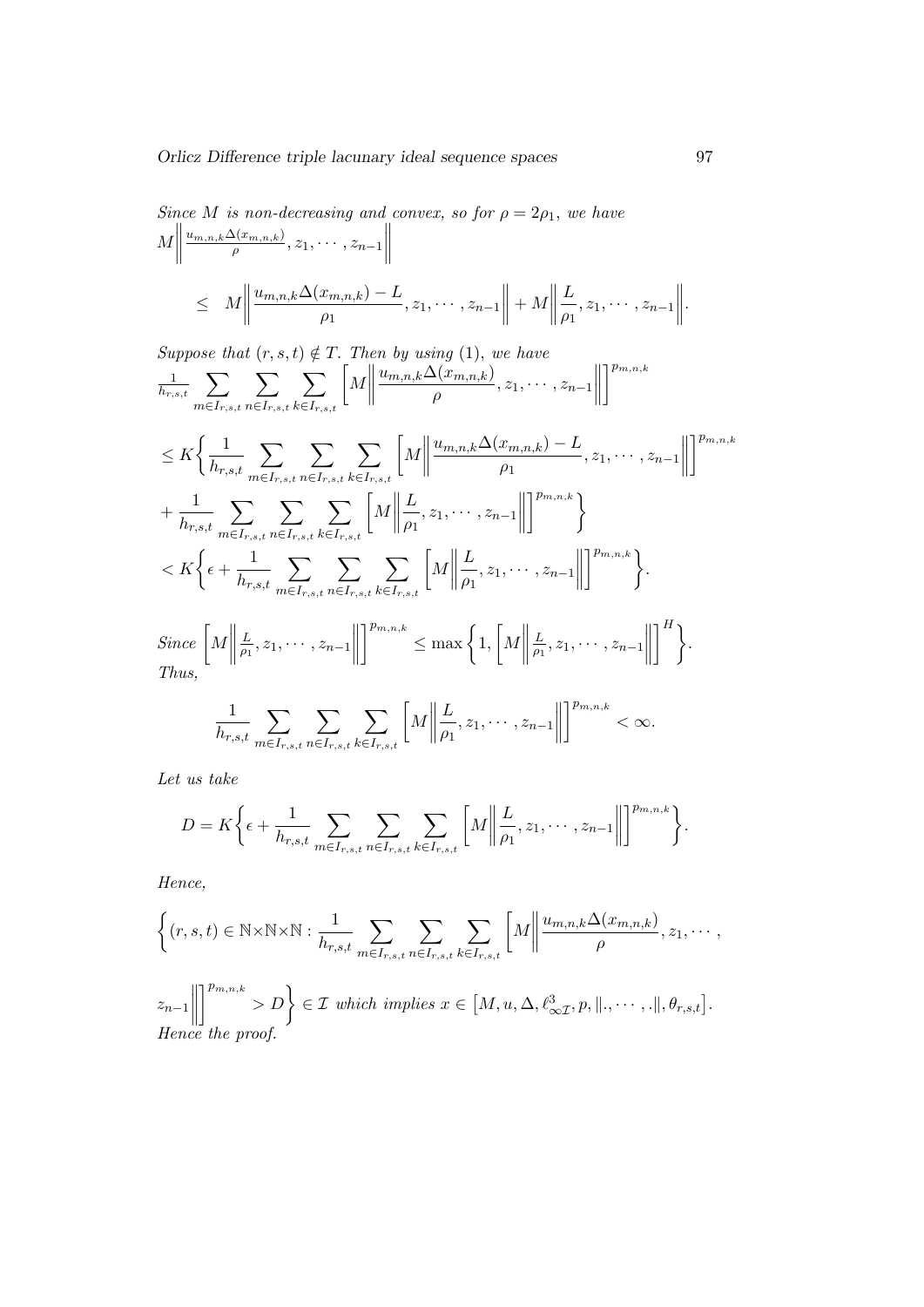**Theorem 3** Let M and M' be two Orlicz functions which satisfies  $\Delta_2$ -condition. Then the following inclusion relations hold: (1)

$$
[M, u, \Delta, c_{0\mathcal{I}}^3, p, \|\, \ldots, \ldots, \|\, \theta_{r,s,t}]
$$
  
\n
$$
\subseteq [M' \circ M, u, \Delta, c_{0\mathcal{I}}^3, p, \|\, \ldots, \ldots, \|\, \theta_{r,s,t}], [M, u, \Delta, c_{\mathcal{I}}^3, p, \|\, \ldots, \ldots, \|\, \theta_{r,s,t}]
$$
  
\n
$$
\subseteq [M' \circ M, u, \Delta, c_{\mathcal{I}}^3, p, \|\, \ldots, \ldots, \|\, \theta_{r,s,t}]
$$

and

$$
[M, u, \Delta, \ell^3_{\infty \mathcal{I}}, p, \|\, \ldots, \cdot\|, \theta_{r,s,t}] \subseteq [M' \circ M, u, \Delta, \ell^3_{\infty \mathcal{I}}, p, \|\, \ldots, \cdot\|, \theta_{r,s,t}].
$$

 $(2)$   $[M, u, \Delta, c_{0\mathcal{I}}^3, p, \|\ldots, \ldots, \ldots\|, \theta_{r,s,t}] \cap [M', u, \Delta, c_{0\mathcal{I}}^3, p, \|\ldots, \ldots, \ldots\|, \theta_{r,s,t}] \subseteq [M + \frac{1}{2}]$  $M', u, \Delta, c_{0\mathcal{I}}^3, p, \Vert. , \cdots, .\Vert, \theta_{r,s,t}], [M, u, \Delta, c_{\mathcal{I}}^3, p, \Vert. , \cdots, .\Vert, \theta_{r,s,t}] \cap [M', u, \Delta, c_{\mathcal{I}}^3,$  $\begin{aligned} &\mathcal{P}_{M}\left([0,T],\mathcal{P}_{M},\mathcal{P}_{M},\mathcal{P}_{M},\mathcal{P}_{M},\mathcal{P}_{M},\mathcal{P}_{M},\mathcal{P}_{M},\mathcal{P}_{M},\mathcal{P}_{M},\mathcal{P}_{M},\mathcal{P}_{M},\mathcal{P}_{M},\mathcal{P}_{M},\mathcal{P}_{M},\mathcal{P}_{M},\mathcal{P}_{M},\mathcal{P}_{M},\mathcal{P}_{M},\mathcal{P}_{M},\mathcal{P}_{M},\mathcal{P}_{M},\mathcal{P}_{M},\mathcal{P}_{M},\mathcal{P}_{M},\mathcal{P}_{M},\$  $\langle \, \cdot, \cdot \cdot, \cdot, \cdot \rangle, \theta_{r,s,t} \rangle \cap [M', u, \Delta, \ell^3_{\infty \mathcal{I}}, p, \vert \vert \, \cdot, \cdot \cdot, \cdot, \vert \vert, \theta_{r,s,t} \rangle \subseteq [M + M', u, \Delta, \ell^3_{\infty \mathcal{I}}, p,$  $\|.\,, \cdots, .\|, \theta_{r,s,t}].$ 

**Proof 3** We prove the result for third inclusion.  
\n(1) Let 
$$
x = (x_{m,n,k}) \in [M, u, \Delta, \ell^3_{\infty \mathcal{I}}, p, \|\ldots\ldots\ldots\|, \theta_{r,s,t}],
$$
 then for  $\rho > 0$ , there exists  $D_1 > 0$ , such that  
\n
$$
\tau_0 = \begin{cases} \n\langle r, s, t \rangle \in \mathbb{N} \times \mathbb{N} \times \mathbb{N} \colon \frac{1}{h_{r,s,t}} \sum_{m \in I_{r,s,t}} \sum_{n \in I_{r,s,t}} \sum_{k \in I_{r,s,t}} \left[M \middle| \frac{u_{m,n,k} \Delta(x_{m,n,k})}{\rho}, z_1, \ldots, z_{n-1} \middle| \right] \right]^{p_{m,n,k}} > D_1 \end{cases} \in \mathcal{I}.
$$

Let  $\sum$ 1 denotes the sum over  $m \in I_{r,s,t}$  and  $M|| \frac{u_{m,n,k}\Delta(x_{m,n,k})}{\rho}$  $\frac{\Delta(x_{m,n,k})}{\rho}, z_1, \cdots, z_{n-1}\|>$  $δ, ∑$ 2 denotes the sum over  $n \in I_{r,s,t}$  and  $M|| \frac{u_{m,n,k}\Delta(x_{m,n,k})}{\rho}$  $\frac{\Delta(x_{m,n,k})}{\rho}, z_1, \cdots, z_{n-1}\|>$  $δ, ∑$ 3 denotes the sum over  $k \in I_{r,s,t}$  and  $M|| \frac{u_{m,n,k}\Delta(x_{m,n,k})}{\rho}$  $\frac{\Delta (x_{m,n,k})}{\rho },z_{1},\cdots ,z_{n-1}\Vert >% \frac{\Delta (x_{m,n,k})}{\rho },z_{1},\cdots ,z_{n-1}\Vert >0$  $\delta$ ,  $\sum$  denotes the sum over  $m \in I_{r,s,t}$  and  $M|| \frac{u_{m,n,k}\Delta(x_{m,n,k})}{\rho}$ 4  $\frac{\Delta (x_{m,n,k})}{\rho },z_{1},\cdots ,z_{n-1}\Vert \leq$  $δ, ∑$ 5 denotes the sum over  $n \in I_{r,s,t}$  and  $M|| \frac{u_{m,n,k}\Delta(x_{m,n,k})}{a}$  $\frac{\Delta (x_{m,n,k})}{\rho },z_{1},\cdots ,z_{n-1}\Vert \leq$  $δ, ∑$ 6 denotes the sum over  $k \in I_{r,s,t}$  and  $M|| \frac{u_{m,n,k}\Delta(x_{m,n,k})}{a}$  $\frac{\Delta(x_{m,n,k})}{\rho}, z_1, \cdots, z_{n-1}\| \leq$ δ.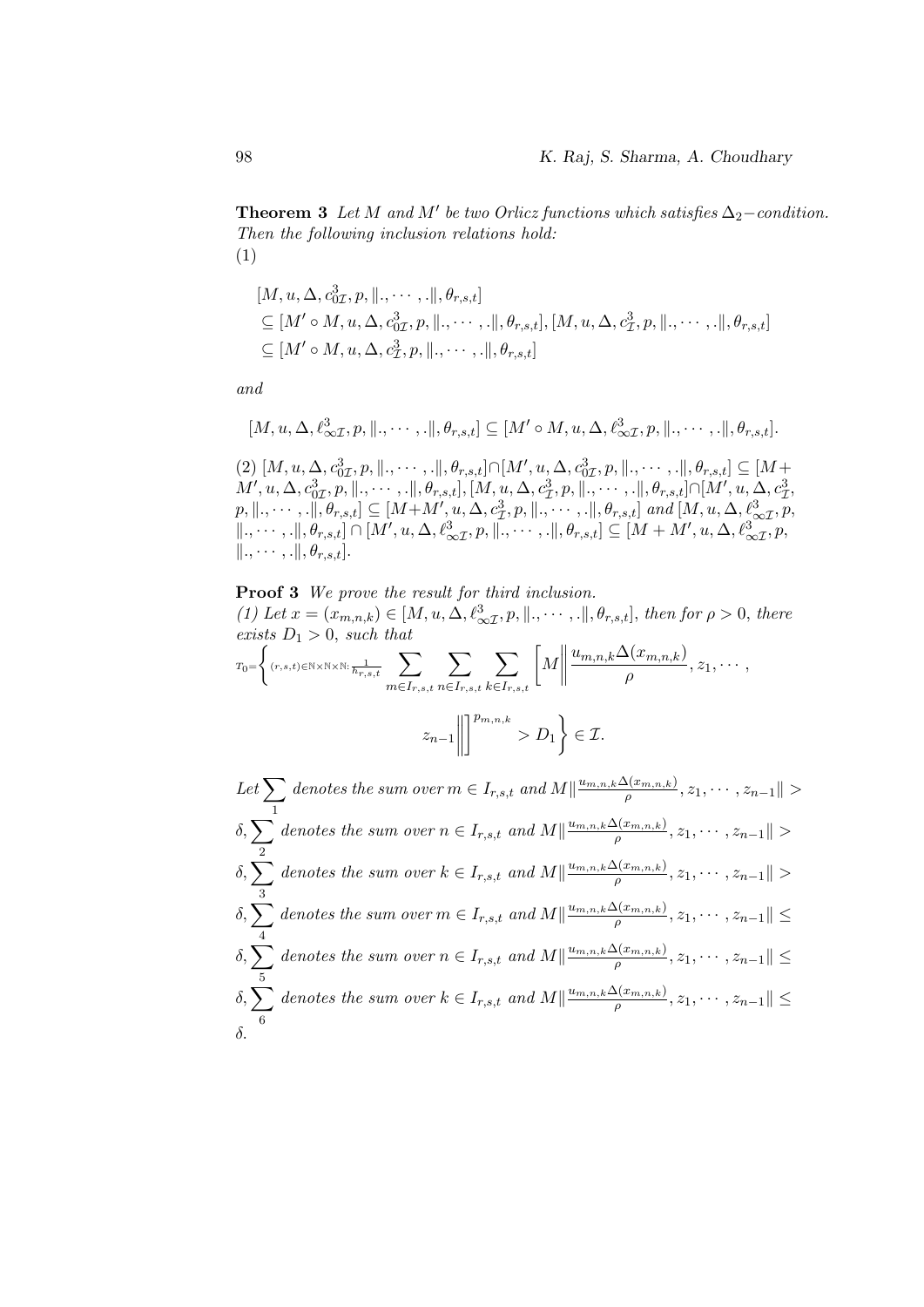Since M' is non-decreasing and convex and also satisfies  $\Delta_2$ -condition, so for  $D \geq 1$ , we obtain the inequality

$$
\frac{1}{h_{r,s,t}}\sum_{1}\sum_{2}\sum_{3}\left[M'\left(M\left\|\frac{u_{m,n,k}\Delta(x_{m,n,k})}{\rho},z_{1},\cdots,z_{n-1}\right\|\right)\right]^{p_{m,n,k}}\qquad(3)
$$

 $\leq$ max $\left\{1,\left(D\frac{1}{\delta}M'(2)\right)^H\right\}$  $\frac{1}{h_{r,s,t}}\sum$ 1  $\sum$ 2  $\sum$ 3  $\|M\|\frac{u_{m,n,k}\Delta(x_{m,n,k})}{\Delta(x_{m,n,k})}$  $\frac{\rho^{(x_{m,n,k})}}{\rho}, z_1, \cdots, z_{n-1} \|]^{p_{m,n,k}}.$ And by continuity of  $M'$ , we have

$$
\frac{1}{h_{r,s,t}} \sum_{4} \sum_{5} \sum_{6} \left[ M' \left( M \middle\| \frac{u_{m,n,k} \Delta(x_{m,n,k})}{\rho}, z_1, \dots, z_{n-1} \middle\| \right) \right]^{p_{m,n,k}} \tag{4}
$$
\n
$$
\leq \frac{1}{h_{r,s,t}} \sum_{4} \sum_{5} \sum_{6} \epsilon^{p_{m,n,k}} \leq \frac{1}{h_{r,s,t}} \sum_{4} \sum_{5} \sum_{6} \max \left\{ \epsilon^h, \epsilon^H \right\}.
$$

Suppose that  $(r, s, t) \notin T_0$ . Then by using (3) and (4), we have  $\frac{1}{h_{r,s,t}}$   $\sum$  $m \in I_{r,s,t}$  $\sum$  $n \in I_{r,s,t}$  $\sum$  $k \in I_{r,s,t}$  $\left[ M^{\prime }\left( M\right) \right]$  $u_{m,n,k}\Delta(x_{m,n,k})$  $\frac{\Delta(x_{m,n,k})}{\rho}, z_1, \cdots, z_{n-1}\Big\|$  $\bigcap_{n,k} p_{m,n,k}$ 

$$
= \frac{1}{h_{r,s,t}} \sum_{1} \sum_{2} \sum_{3} \left[ M' \left( M \middle\| \frac{u_{m,n,k} \Delta(x_{m,n,k})}{\rho}, z_1, \dots, z_{n-1} \middle\| \right) \right]^{p_{m,n,k}} + \frac{1}{h_{r,s,t}} \sum_{4} \sum_{5} \sum_{6} \left[ M' \left( M \middle\| \frac{u_{m,n,k} \Delta(x_{m,n,k})}{\rho}, z_1, \dots, z_{n-1} \middle\| \right) \right]^{p_{m,n,k}} \le \max \left\{ 1, \left( D \frac{1}{\delta} M'(2) \right)^H \right\} D_1 + \max \{ \epsilon^h, \epsilon^H \} = D_2.
$$

Hence,

$$
(r, s, t) \notin U = \left\{ (r, s, t) \in \mathbb{N} \times \mathbb{N} \times \mathbb{N} : \frac{1}{h_{r, s, t}} \sum_{m \in I_{r, s, t}} \sum_{n \in I_{r, s, t}} \sum_{k \in I_{r, s, t}} \left[ M' \right] \right\}
$$

$$
M \left\| \frac{u_{m, n, k} \Delta(x_{m, n, k})}{\rho}, z_1, \cdots, z_{n-1} \right\| \right) \right\}^{p_{m, n, k}} > D_2 \right\}
$$

and thus  $U \subset T_0$ . This implies  $U \in \mathcal{I}$  and consequently  $x \in [M' \circ M, u, \Delta, \Delta]$  $\ell_{\infty\mathcal{I}}^3, p, \|\ldots\ldots\ldots\|\, \theta_{r,s,t}].$  $\overline{(2)}$  Let  $x = (x_{m,n,k}) \in [M, u, \Delta, \ell^3_{\infty I}, p, \|\ldots, \ldots\|, \theta_{r,s,t}] \cap [M', u, \Delta, \ell^3_{\infty I}, p,$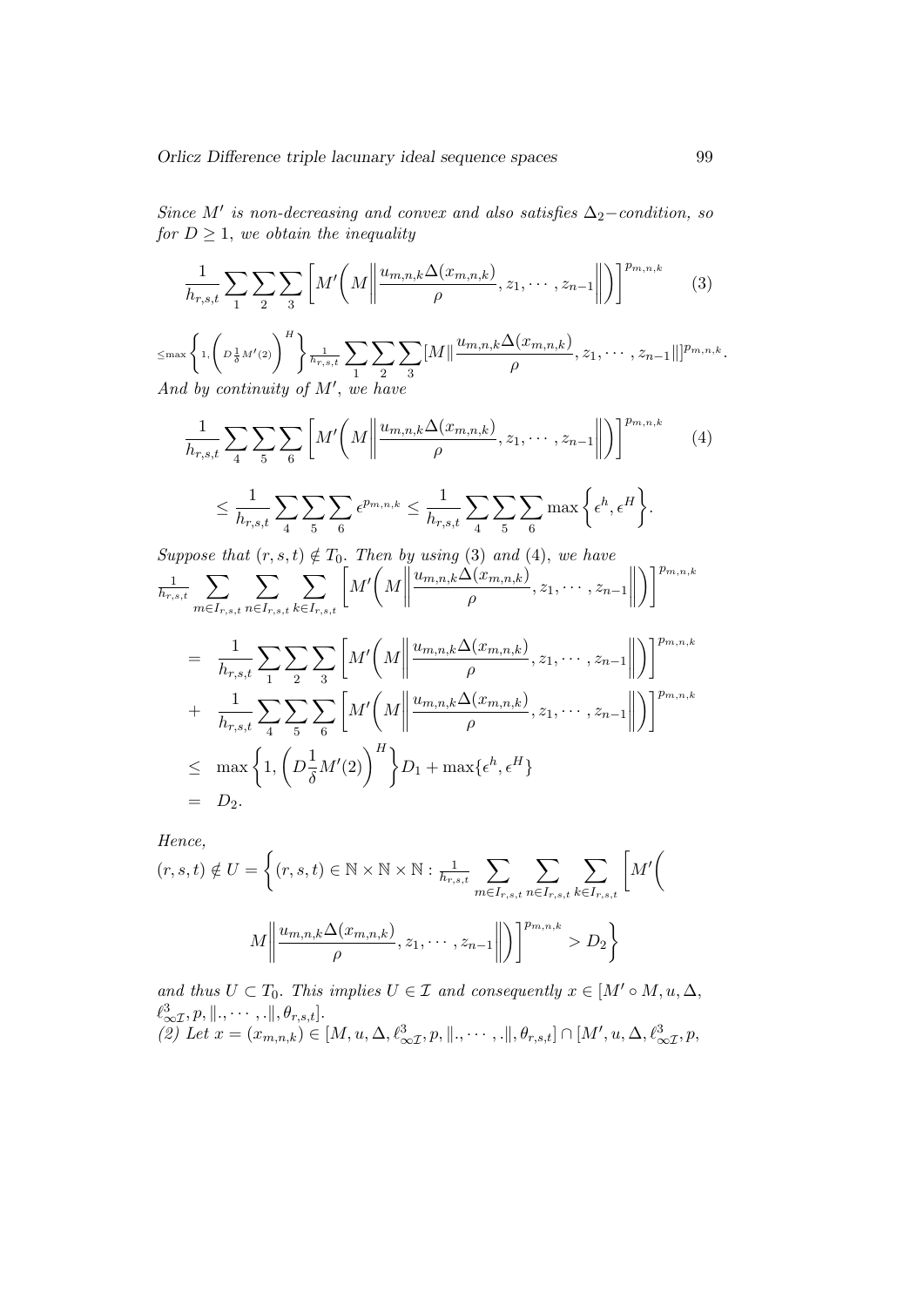$$
\|\ldots\cdots\ldots\|\theta_{r,s,t}\|.\text{ Then for }\rho > 0,\text{ there exist } D_1 > 0 \text{ and } D_2 > 0 \text{ such that}
$$
\n
$$
T_1 = \left\{ (r, s, t) \in \mathbb{N} \times \mathbb{N} \times \mathbb{N} : \frac{1}{h_{r,s,t}} \sum_{m \in I_{r,s,t}} \sum_{n \in I_{r,s,t}} \sum_{k \in I_{r,s,t}} \left[ M \middle| \frac{u_{m,n,k} \Delta(x_{m,n,k})}{\rho}, \frac{u_{m,n,k} \Delta(x_{m,n,k})}{\rho} \right] \right\}
$$
\n
$$
z_1, \cdots, z_{n-1} \left\| \left[ \sum_{m,n,k} \sum_{n \in I_{r,s,t}} \sum_{n \in I_{r,s,t}} \sum_{k \in I_{r,s,t}} \left[ M \middle| \frac{u_{m,n,k} \Delta(x_{m,n,k})}{\rho} \right] \right] \right\}.
$$

$$
T_2 = \left\{ (r, s, t) \in \mathbb{N} \times \mathbb{N} \times \mathbb{N} : \frac{1}{h_{r, s, t}} \sum_{m \in I_{r, s, t}} \sum_{n \in I_{r, s, t}} \sum_{k \in I_{r, s, t}} \left[ M' \middle\| \frac{u_{m, n, k} \Delta(x_{m, n, k})}{\rho}, \right. \right\}
$$
  

$$
z_1, \dots, z_{n-1} \middle\| \right\|^{p_{m, n, k}} > D_2 \left\} \in \mathcal{I}.
$$

Let 
$$
(r, s, t) \notin T_1 \cup T_2
$$
. Then we have  
\n
$$
\frac{1}{h_{r,s,t}} \sum_{m \in I_{r,s,t}} \sum_{n \in I_{r,s,t}} \sum_{k \in I_{r,s,t}} \left[ (M + M') \middle\| \frac{u_{m,n,k} \Delta(x_{m,n,k})}{\rho}, z_1, \dots, z_{n-1} \middle\| \right]^{p_{m,n,k}}
$$
\n
$$
\leq K \bigg\{ \frac{1}{h_{r,s,t}} \sum_{m \in I_{r,s,t}} \sum_{n \in I_{r,s,t}} \sum_{k \in I_{r,s,t}} \left[ M \middle\| \frac{u_{m,n,k} \Delta(x_{m,n,k})}{\rho}, z_1, \dots, z_{n-1} \middle\| \right]^{p_{m,n,k}}
$$
\n
$$
+ \frac{1}{h_{r,s,t}} \sum_{m \in I_{r,s,t}} \sum_{n \in I_{r,s,t}} \sum_{k \in I_{r,s,t}} \left[ M' \middle\| \frac{u_{m,n,k} \Delta(x_{m,n,k})}{\rho}, z_1, \dots, z_{n-1} \middle\| \right]^{p_{m,n,k}}
$$
\n
$$
< K \{D_1 + D_2\}
$$
\n
$$
= D.
$$

Thus, 
$$
(r, s, t) \notin U = \left\{ (r, s, t) \in \mathbb{N} \times \mathbb{N} \times \mathbb{N} : \frac{1}{h_{r,s,t}} \sum_{m \in I_{r,s,t}} \sum_{n \in I_{r,s,t}} \sum_{k \in I_{r,s,t}} \left[ (M + M') \middle\| \frac{u_{m,n,k} \Delta(x_{m,n,k})}{\rho}, z_1, \dots, z_{n-1} \middle\| \right]^{p_{m,n,k}} > D \right\}.
$$
  
\nHence, we have  $T_1 \cup T_2 \in \mathcal{I}$  and  $U \subset T_1 \cup T_2$ . This implies  $U \in \mathcal{I}$ . Therefore,

 $x \in [M + M', u, \Delta, \ell^3_{\infty I}, p, \|\ldots\ldots\ldots\|\, \theta_{r,s,t}].$  Other inclusions can be proved similarly.

Corollary 1 Let M be an Orlicz function which satisfies  $\Delta_2$  condition,  $p = (p_{m,n,k})$  be a bounded triple sequence of positive real numbers,  $\theta_{r,s,t}$  $\{(m_r, n_s, k_t)\}\;$  be a triple lacunary sequence and  $u = (u_{m,n,k})$  be a triple sequence of positive real numbers. Then the inclusion  $[u, \Delta, c^3_{0I}, p, \|\cdot, \cdots, \cdot\|, \theta_{r,s,t}]$  $\subset [M, u, \Delta, c^3_{0I}, p, \|\cdot, \cdots, \cdot\|_{2}, \theta_{r,s,t}], [u, \Delta, c^3_{\mathcal{I}}, p, \|\cdot, \cdots, \cdot\|_{2}, \theta_{r,s,t}] \subsetneq [M, u, \Delta, c^3_{\mathcal{I}}, p,$  $\langle \parallel, \cdots, \parallel, \theta_{r,s,t} \rangle$  and  $[u, \Delta, \ell^3_{\infty I}, p, \parallel, \cdots, \overline{.}\parallel, \theta_{r,s,t}] \subset [M, u, \Delta, \ell^3_{\infty I}, p, \parallel, \cdots, \overline{.}\parallel,$  $\theta_{r,s,t}].$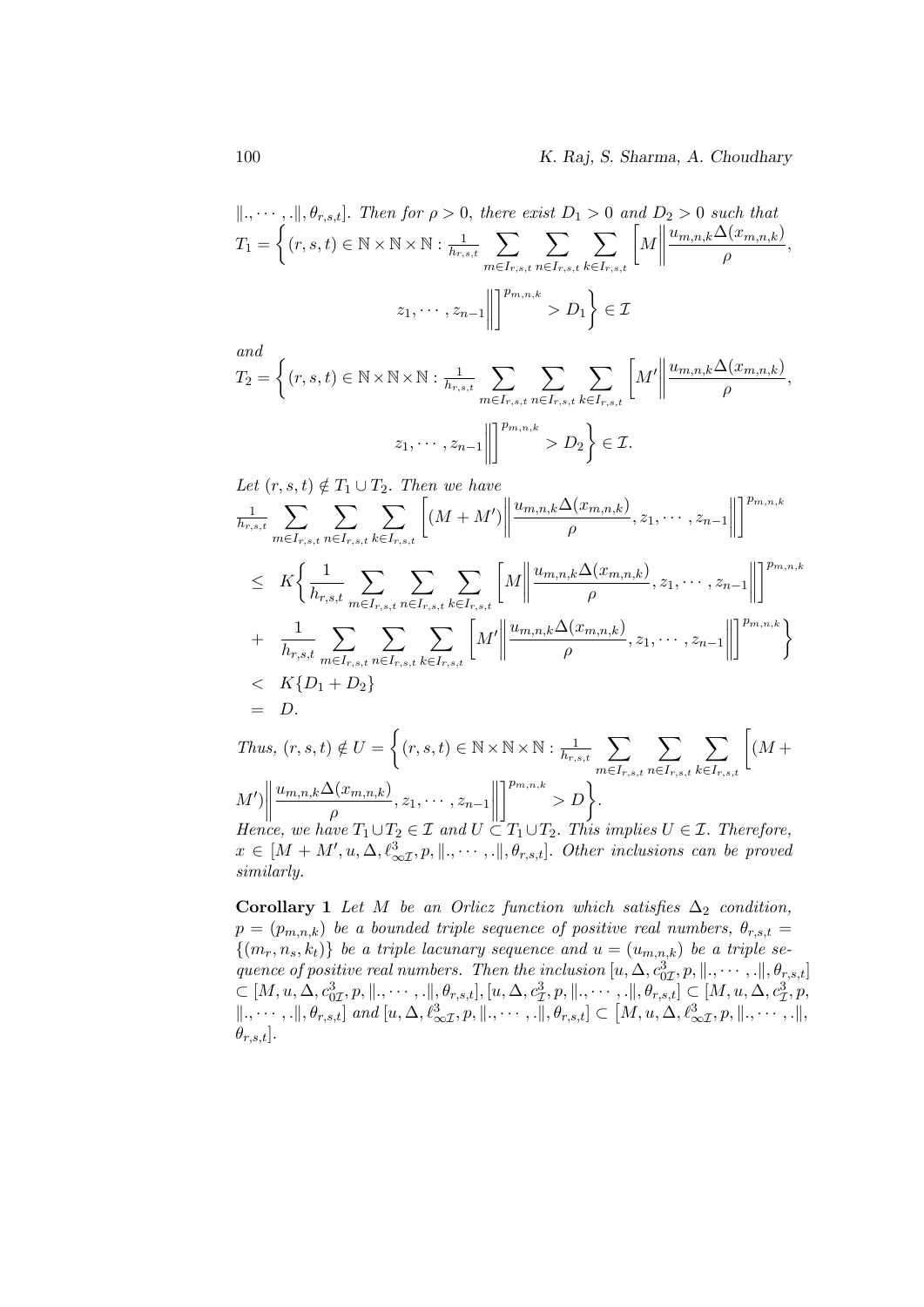**Proof 4** One can easily proof by using  $M(x) = x$  and  $M'(x) = M(x), \forall x \in \mathbb{R}$  $[0, \infty)$  in the first part of the Theorem 3

**Theorem 4** Let  $p_{m,n,k}$  and  $q_{m,n,k}$  be two bounded triple sequences of positive real numbers such that  $0 < p_{m,n,k} \leq q_{m,n,k} < \infty$  and  $\left(\frac{q_{m,n,k}}{p_{m,n,k}}\right)$  be bounded. Then the following inclusions hold: (i)  $[M, u, \Delta, c_{0\mathcal{I}}^3, q, \dots, \dots], \theta_{r,s,t}] \subset [M, u, \Delta, c_{0\mathcal{I}}^3, p, \dots, \dots], \theta_{r,s,t}].$ (ii)  $[M, u, \Delta, c_{\mathcal{I}}^3, q, \|\ldots, \ldots, \ldots\|\, \theta_{r,s,t}] \subset [M, u, \Delta, c_{\mathcal{I}}^3, p, \|\ldots, \ldots, \ldots\|\, \theta_{r,s,t}].$ 

**Proof 5** Suppose  $x = (x_{m,n,k}) \in [M, u, \Delta, c_{0\mathcal{I}}^3, q, \dots, \dots], \theta_{r,s,t}].$  Write

$$
d_{m,n,k} = \left[M \left\| \frac{u_{m,n,k} \Delta(x_{m,n,k})}{\rho}, z_1, \cdots, z_{n-1} \right\| \right]^{q_{m,n,k}}
$$

and  $\xi_{m,n,k} = \frac{p_{m,n,k}}{q_{m,n,k}}$  $\frac{p_{m,n,k}}{q_{m,n,k}}$ , so that  $0 < \xi \leq \xi_{m,n,k} \leq 1$ . By using Hölder inequality, we obtain  $\frac{1}{h_{r,s,t}}$   $\sum$  $m \in I_{r,s,t}$  $\sum$  $n \in I_{r,s,t}$  $\sum$  $k \in I_{r,s,t}$  $(d_{m,n,k})^{\xi_{m,n,k}}$  $=\frac{1}{1}$  $h_{r,s,t}$  $\sum$  $m \in I_{r,s,t},$  $d_{m,n,k} \geq 1$  $\sum$  $n \in I_{r,s,t},$  $d_{m,n,k} \geq 1$  $\sum$  $k \in I_{r,s,t}$  $d_{m,n,k} \geq 1$  $(d_{m,n,k})^{\xi_{m,n,k}} + \frac{1}{b}$  $h_{r,s,t}$  $\sum$  $m \in I_{r,s,t}$  $d_{m,n,k}$  < 1  $\sum$  $n \in I_{r,s,t},$  $d_{m,n,k}$  < 1  $\sum$  $k \in I_{r,s,t}$  $d_{m,n,k}$  < 1  $(d_{m,n,k})^{\xi_{m,n,k}}$  $\leq \frac{1}{1}$  $h_{r,s,t}$  $\sum$  $m \in I_{r,s,t},$  $d_{m,n,k} \geq 1$  $\sum$  $n \in I_{r,s,t},$  $d_{m,n,k} \geq 1$  $\sum$  $k \in I_{r,s,t}$  $d_{m,n,k} \geq 1$  $d_{m,n,k} + \frac{1}{l}$  $h_{r,s,t}$  $\sum$  $m \in I_{r,s,t}$  $d_{m,n,k}$  < 1  $\sum$  $n \in I_{r,s,t}$  $d_{m,n,k}$  < 1  $\sum$  $k \in I_{r,s,t}$  $d_{m,n,k}$  < 1  $(d_{m,n,k})^{\xi}$  $=\frac{1}{1}$  $h_{r,s,t}$  $\sum$  $m \in I_{r,s,t},$  $d_{m,n,k} \geq 1$  $\sum$  $n \in I_{r,s,t},$  $d_{m,n,k} \geq 1$  $\sum$  $k \in I_{r,s,t}$  $d_{m,n,k} \geq 1$  $d_{m,n,k}$  $+$   $\Sigma$  $m \in I_{r,s,t},$  $d_{m,n,k}$ <1  $\sum$  $n \in I_{r,s,t},$  $d_{m,n,k}$  < 1  $\sum$  $k \in I_{r,s,t}$ ,  $d_{m,n,k}$  < 1  $\begin{pmatrix} 1 \end{pmatrix}$  $\frac{1}{h_{r,s,t}}d_{m,n,k}\bigg)^{\xi}\bigg(\frac{1}{h_{r,s,t}}\bigg)^{1-\xi}$  $\leq \frac{1}{1}$  $h_{r,s,t}$  $\sum$  $m \in I_{r,s,t}$  $d_{m,n,k} \geq 1$  $\sum$  $n \in I_{r,s,t}$  $d_{m,n,k} \geq 1$  $\sum$  $k \in I_{r,s,t}$  $d_{m,n,k} \geq 1$  $d_{m,n,k}+\left(\quad \sum\right.$  $m \in I_{r,s,t}$  $d_{m,n,k}$  < 1  $\sum$  $n \in I_{r,s,t}$  $d_{m,n,k}$  < 1  $\sum$  $k \in I_{r,s,t}$  $d_{m,n,k}$  < 1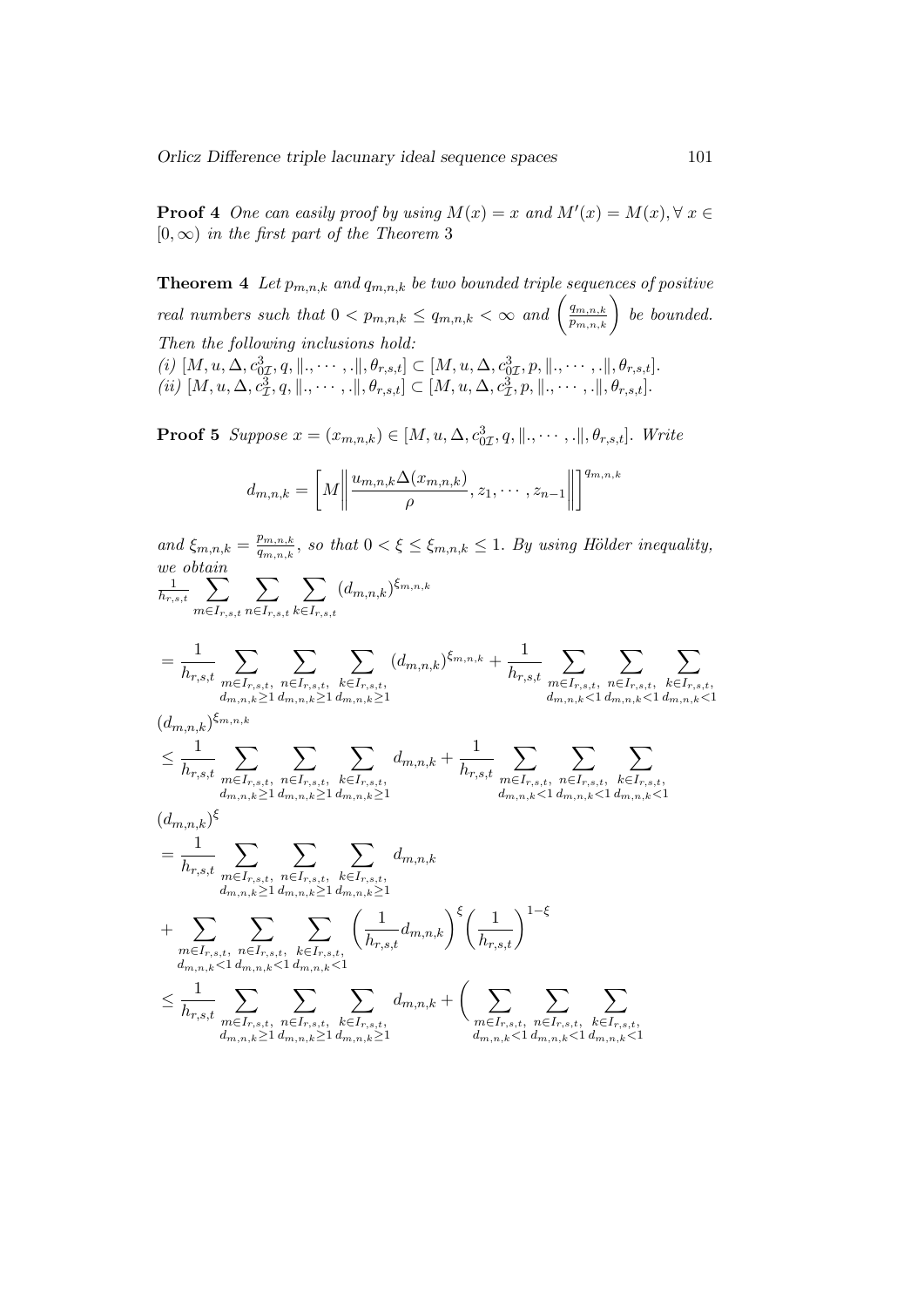$$
\left[ \left( \frac{1}{h_{r,s,t}} d_{m,n,k} \right)^{\xi} \right]^{\frac{1}{\xi}} \Big)^{\xi} \Big( \sum_{m \in I_{r,s,t}} \sum_{n \in I_{r,s,t}} \sum_{k \in I_{r,s,t}} \left[ \left( \frac{1}{h_{r,s,t}} \right)^{1-\xi} \right]^{\frac{1}{1-\xi}} \Big)^{1-\xi}
$$
  

$$
\leq \frac{1}{h_{r,s,t}} \sum_{m \in I_{r,s,t}} \sum_{n \in I_{r,s,t}} \sum_{k \in I_{r,s,t}} d_{m,n,k} + \left( \frac{1}{h_{r,s,t}} \sum_{m \in I_{r,s,t}} \sum_{n \in I_{r,s,t}} \sum_{k \in I_{r,s,t}} d_{m,n,k} \right)^{\xi}.
$$

Hence for every 
$$
\epsilon > 0
$$
, we have  
\n
$$
\left\{ (r,s,t) \in \mathbb{N} \times \mathbb{N} \times \mathbb{N} : \frac{1}{h_{r,s,t}} \sum_{m \in I_{r,s,t}} \sum_{n \in I_{r,s,t}} \sum_{k \in I_{r,s,t}} [M] \frac{u_{m,n,k} \Delta(x_{m,n,k})}{\rho}, z_1, \dots, z_{n-1} ||]^{p_{m,n,k}}
$$
\n
$$
\geq \epsilon \right\} \subset \left\{ (r,s,t) \in \mathbb{N} \times \mathbb{N} \times \mathbb{N} : \frac{1}{h_{r,s,t}} \sum_{m \in I_{r,s,t}} \sum_{n \in I_{r,s,t}} \sum_{k \in I_{r,s,t}} [M] \frac{u_{m,n,k} \Delta(x_{m,n,k})}{\rho}, z_1, \dots, z_{n-1} ||]^{q_{m,n,k}} \geq \frac{\epsilon}{2} \right\} \cup \left\{ (r,s,t) \in \mathbb{N} \times \mathbb{N} \times \mathbb{N} : \frac{1}{h_{r,s,t}} \sum_{m \in I_{r,s,t}} \sum_{n \in I_{r,s,t}} \sum_{n \in I_{r,s,t}} [M] \frac{u_{m,n,k} \Delta(x_{m,n,k})}{u_{m,n,k} \Delta(x_{m,n,k})}, z_1, \dots, z_{n-1} ||]^{q_{m,n,k}} \geq \left(\frac{\epsilon}{2}\right)^{\frac{1}{\epsilon}} \right\}. \text{ Hence, } \left\{ (r,s,t) \in \mathbb{N} \times \mathbb{N} \times \mathbb{N} : \frac{1}{h_{r,s,t}} \sum_{m \in I_{r,s,t}} \sum_{n \in I_{r,s,t}} [M] \frac{u_{m,n,k} \Delta(x_{m,n,k})}{\rho}, z_1, \dots, z_{n-1} ||]^{p_{m,n,k}} \geq \epsilon \right\} \in \mathcal{I}.
$$

Therefore,  $x \in [M, u, \Delta, c^3_{0L}, p, \|\cdot, \cdots, \cdot\|, \theta_{r,s,t}].$ 

**Theorem 5** If  $\lim_{m,n,k\to\infty} p_{m,n,k} > 0$  and  $x_{m,n,k} \to L([M, u, \Delta, c_{\mathcal{I}}^3, p, \|\cdot, \cdots, \cdot\|, \theta_{r,s,t}]),$ then L is unique.

Proof 6 Let 
$$
\lim_{m,n,k\to\infty} p_{m,n,k} = p' > 0, x_{m,n,k} \to L([M, u, \Delta, c_L^3, p, \|, \cdots, \ldots \|, \theta_{r,s,t}])
$$
  
and  $x \to L'([M, u, \Delta, c_L^3, p, \|, \cdots, \ldots \|, \theta_{r,s,t}]).$  Then for  $L \neq L'$ , there exist  
 $\rho_1, \rho_2 > 0$  such that  

$$
\left\{ (r, s, t) \in \mathbb{N} \times \mathbb{N} \times \mathbb{N} : \frac{1}{h_{r,s,t}} \sum_{m \in I_{r,s,t}} \sum_{n \in I_{r,s,t}} \sum_{k \in I_{r,s,t}} \left[ M \middle| \frac{u_{m,n,k} \Delta(x_{m,n,k}) - L}{\rho_1}, z_1, \cdots, z_{n-1} \middle| \right] \right\}^{p_{m,n,k}} \ge \frac{\epsilon}{2K} \right\} \in \mathcal{I}
$$

and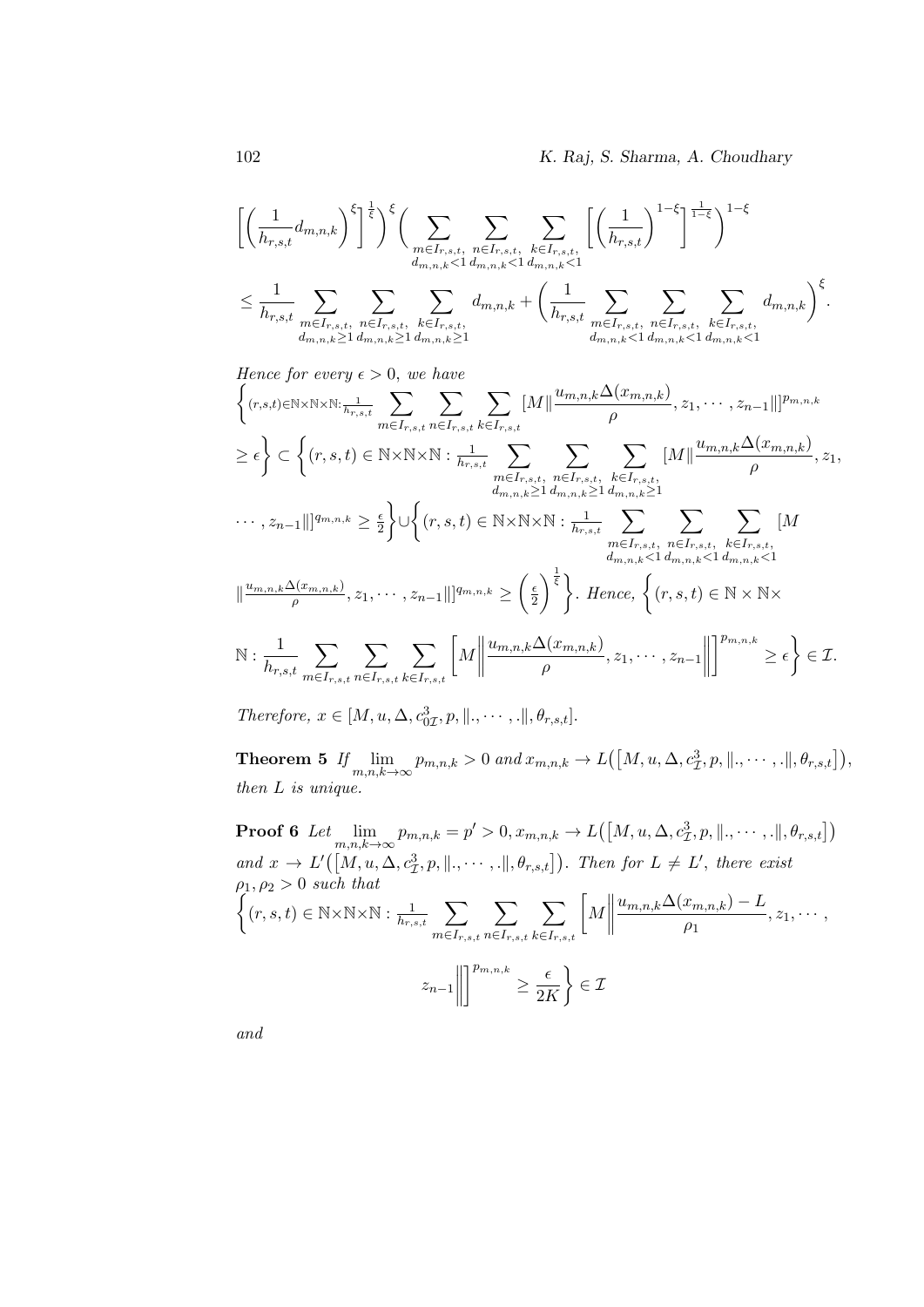Orlicz Difference triple lacunary ideal sequence spaces 103

$$
\left\{ (r, s, t) \in \mathbb{N} \times \mathbb{N} \times \mathbb{N} : \frac{1}{h_{r, s, t}} \sum_{m \in I_{r, s, t}} \sum_{n \in I_{r, s, t}} \sum_{k \in I_{r, s, t}} \left[ M \middle| \frac{u_{m, n, k} \Delta(x_{m, n, k}) - L'}{\rho_2}, z_1, \dots, z_{n-1} \middle| \right] \right\}
$$

Then for  $\rho = \max\{2\rho_1, 2\rho_2\}$ , we have  $\frac{1}{h_{r,s,t}}$   $\sum$  $m \in I_{r,s,t}$  $\sum$  $n \in I_{r,s,t}$  $\sum$  $k \in I_{r,s,t}$  $\left[\!\left| M \right|\!\right]$  $L - L'$  $\frac{-L'}{\rho}, z_1, \cdots, z_{n-1}\n\Big\Vert$  $\lceil \frac{p_{m,n,k}}{m} \rceil$  $\leq K \bigg\{ \frac{1}{1}$  $h_{r,s,t}$  $\sum$  $m \in I_{r,s,t}$  $\sum$  $n \in I_{r,s,t}$  $\sum$  $k \in I_{r,s,t}$  $\left[\!\left| M\right|\!\right]$  $u_{m,n,k}\Delta(x_{m,n,k}) - L$  $\frac{x_{m,n,k}) - L}{\rho_1}, z_1, \cdots, z_{n-1}$  $\lceil \frac{p_{m,n,k}}{m} \rceil$  $+\frac{1}{1}$  $h_{r,s,t}$  $\sum$  $m \in I_{r,s,t}$  $\sum$  $n \in I_{r,s,t}$  $\sum$  $k \in I_{r,s,t}$  $\left[\!\left| M\right|\!\right]$  $u_{m,n,k}\Delta(x_{m,n,k}) - L'$  $\frac{x_{m,n,k}) - L'}{\rho_2}, z_1, \cdots, z_{n-1}\Big\|$  $\bigg\}^{p_{m,n,k}}\bigg\}$ .

Thus,

$$
\left\{(r,s,t)\in\mathbb{N}\times\mathbb{N}\times\mathbb{N}:\frac{1}{h_{r,s,t}}\sum_{m\in I_{r,s,t}}\sum_{n\in I_{r,s,t}}\sum_{k\in I_{r,s,t}}[M]\left|\frac{L-L'}{\rho},z_1,\cdots,z_{n-1}]\right|^{p_{m,n,k}}\geq\epsilon\right\}\in\mathcal{I}.
$$

Also,

$$
\left[M\left\|\frac{L-L'}{\rho}, z_1, \cdots, z_{n-1}\right\|\right]^{p_{m,n,k}} \to \left[M\left\|\frac{L-L'}{\rho}, z_1, \cdots, z_{n-1}\right\|\right]^{p'}
$$

as  $m, n, k \rightarrow \infty$  and hence,  $\left\lceil M \right\rceil$  $L-L'$  $\frac{-L'}{\rho}, z_1, \cdots, z_{n-1}\right\|$  $\mathcal{P}'$  $= 0$ , which implies  $L = L'$ . Hence, the proof.

**Theorem 6** Let M be an Orlicz function,  $p = (p_{m,n,k})$  be a bounded triple sequence of positive real numbers,  $\theta_{r,s,t} = \{(m_r,n_s,k_t)\}\;$  be a triple lacunary sequence and  $u = (u_{m,n,k})$  be a triple sequence of positive real numbers. Then the triple sequence  $[M, u, \Delta, c^3_{0I}, p, \|\cdot, \cdots, \cdot\|, \theta_{r,s,t}]$  and  $[M, u, \Delta, m^3_{0I}, p, \|\cdot, \cdots, \cdot\|]$  $\theta_{r,s,t}$  are solid.

**Proof 7** We shall prove the result for  $[M, u, \Delta, c^3_{0I}, p, \|\cdot, \cdots, \cdot\|, \theta_{r,s,t}],$  for  $[M, u, \Delta, m_{0\mathcal{I}}^3, p, \dots, \dots], \theta_{r,s,t}]$  it follows in the same manner. Let  $(x_{m,n,k}) \in$  $[M, u, \Delta, c^3_{0I}, p, \|\ldots, \ldots, \|, \theta_{r,s,t}],$  then

$$
\mathcal{I}-\lim_{r,s,t}\frac{1}{h_{r,s,t}}\sum_{m\in I_{r,s,t}}\sum_{n\in I_{r,s,t}}\sum_{k\in I_{r,s,t}}[M]\left|\frac{u_{m,n,k}\Delta(x_{m,n,k})}{\rho},z_1,\cdots,z_{n-1}|\right|^{p_{m,n,k}}=0.
$$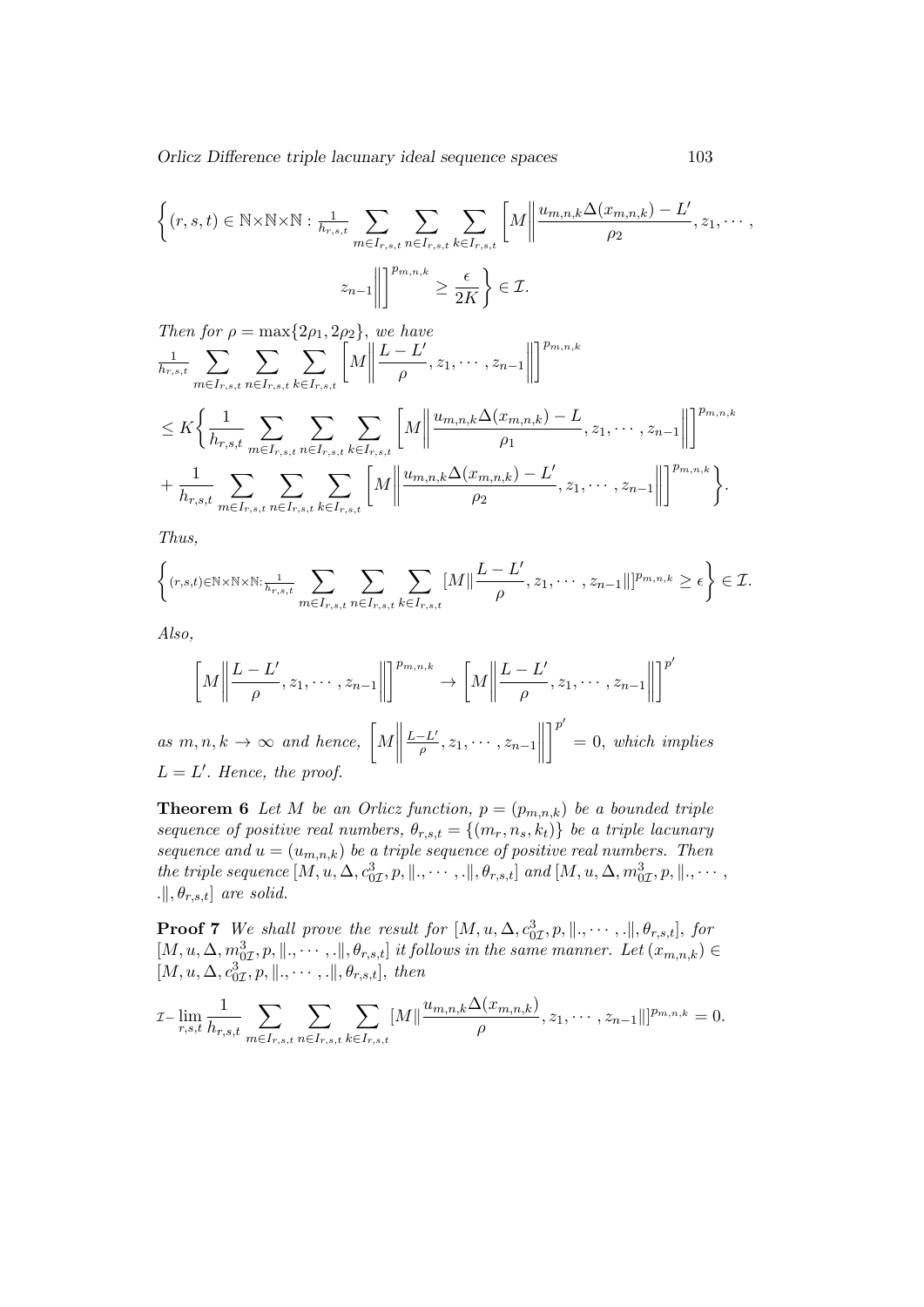Now consider a sequence of scalar  $(\alpha_{m,n,k})$  such that  $|\alpha_{m,n,k}| \leq 1$ , for all  $m, n, k \in \mathbb{N}$ . Then, we have

$$
\mathcal{I}-\lim_{r,s,t}\frac{1}{h_{r,s,t}}\sum_{m\in I_{r,s,t}}\sum_{n\in I_{r,s,t}}\sum_{k\in I_{r,s,t}}\left[M\left\|\frac{u_{m,n,k}\Delta(|\alpha_{m,n,k}x_{m,n,k}|)}{\rho},z_1,\cdots,z_{n-1}\right\|\right]^{p_{m,n,k}}
$$
\n
$$
\leq\mathcal{I}-\lim_{r,s,t}\frac{1}{h_{r,s,t}}\sum_{m\in I_{r,s,t}}\sum_{n\in I_{r,s,t}}\sum_{k\in I_{r,s,t}}\left[M\left(\left\|\frac{u_{m,n,k}\Delta(x_{m,n,k})}{\rho},z_1,\cdots,z_{n-1}\right\|\right)\right]^{p_{m,n,k}}
$$
\n
$$
=0.
$$

Hence,

$$
\mathcal{I}-\lim_{r,s,t} \frac{1}{h_{r,s,t}} \sum_{m \in I_{r,s,t}} \sum_{n \in I_{r,s,t}} \sum_{k \in I_{r,s,t}} [M] \frac{u_{m,n,k} \Delta(|\alpha_{m,n,k} x_{m,n,k}|)}{\rho}, z_1, \cdots, z_{n-1} \|\|_{p_{m,n,k}}
$$
  
= 0,

for all  $m, n, k \in \mathbb{N}$ . Thus,

$$
\alpha_{m,n,k} x_{m,n,k} \in [M, u, \Delta, c_{0\mathcal{I}}^3, p, \|\, \ldots \ldots, \|\, \theta_{r,s,t}].
$$

Thus the sequence space  $[M, u, \Delta, c^3_{0I}, p, \|\cdot, \cdots, \cdot\|, \theta_{r,s,t}]$  is solid.

**Theorem 7** Let M be an Orlicz function,  $p = (p_{m,n,k})$  be a bounded triple sequence of positive real numbers,  $\theta_{r,s,t} = \{(m_r, n_s, k_t)\}\;$  be a triple lacunary sequence and  $u = (u_{m,n,k})$  be a triple sequence of positive real numbers. Then the triple sequence spaces  $[M, u, \Delta, c^3_{0I}, p, \|\ldots\ldots\ldots\|\, \theta_{r,s,t}], [M, u, \Delta, c^3_{I}, p, \|\ldots\,$  $\mathbb{L}[\theta, \theta_{r,s,t}], [M_, u, \Delta, \ell^3_{\infty \mathcal{I}}, p, \|\ldots, \ldots, \|\theta_{r,s,t}], [M, u, \Delta, m^3_{0\mathcal{I}}, p, \|\ldots, \ldots, \|\theta_{r,s,t}]$  and  $[M, u, \Delta, m_{\mathcal{I}}^3, p, \|\ldots, \ldots, \ldots\|, \theta_{r,s,t}]$  are sequence algebras.

**Proof 8** Let  $(x_{m,n,k}), (y_{m,n,k}) \in [M, u, \Delta, c_{0\mathcal{I}}^3, p, \|\, \ldots, \ldots, \|\, \theta_{r,s,t}].$  Then, um,n,k∆(|xm,n,k|)

$$
\mathcal{I}-\lim_{r,s,t}\frac{1}{h_{r,s,t}}\sum_{m\in I_{r,s,t}}\sum_{n\in I_{r,s,t}}\sum_{k\in I_{r,s,t}}[M]\frac{u_{m,n,k}\Delta(|x_{m,n,k}|)}{\rho_1},z_1,\cdots,z_{n-1}\|]^{p_{m,n,k}}=0
$$

and

$$
\mathcal{I}-\lim_{r,s,t}\frac{1}{h_{r,s,t}}\sum_{m\in I_{r,s,t}}\sum_{n\in I_{r,s,t}}\sum_{k\in I_{r,s,t}}[M]\frac{u_{m,n,k}\Delta(|y_{m,n,k}|)}{\rho_2},z_1,\cdots,z_{n-1}]\|^{p_{m,n,k}}=0.
$$

Now, for  $\rho = \rho_1 \rho_2 > 0$ , we have

$$
\mathcal{I}-\lim_{r,s,t}\frac{1}{h_{r,s,t}}\sum_{m\in I_{r,s,t}}\sum_{n\in I_{r,s,t}}\sum_{k\in I_{r,s,t}}[M]\left|\frac{u_{m,n,k}\Delta(|x_{m,n,k}y_{m,n,k}|)}{\rho},z_1,\cdots,z_{n-1}|\right|^{p_{m,n,k}}
$$
  
= 0.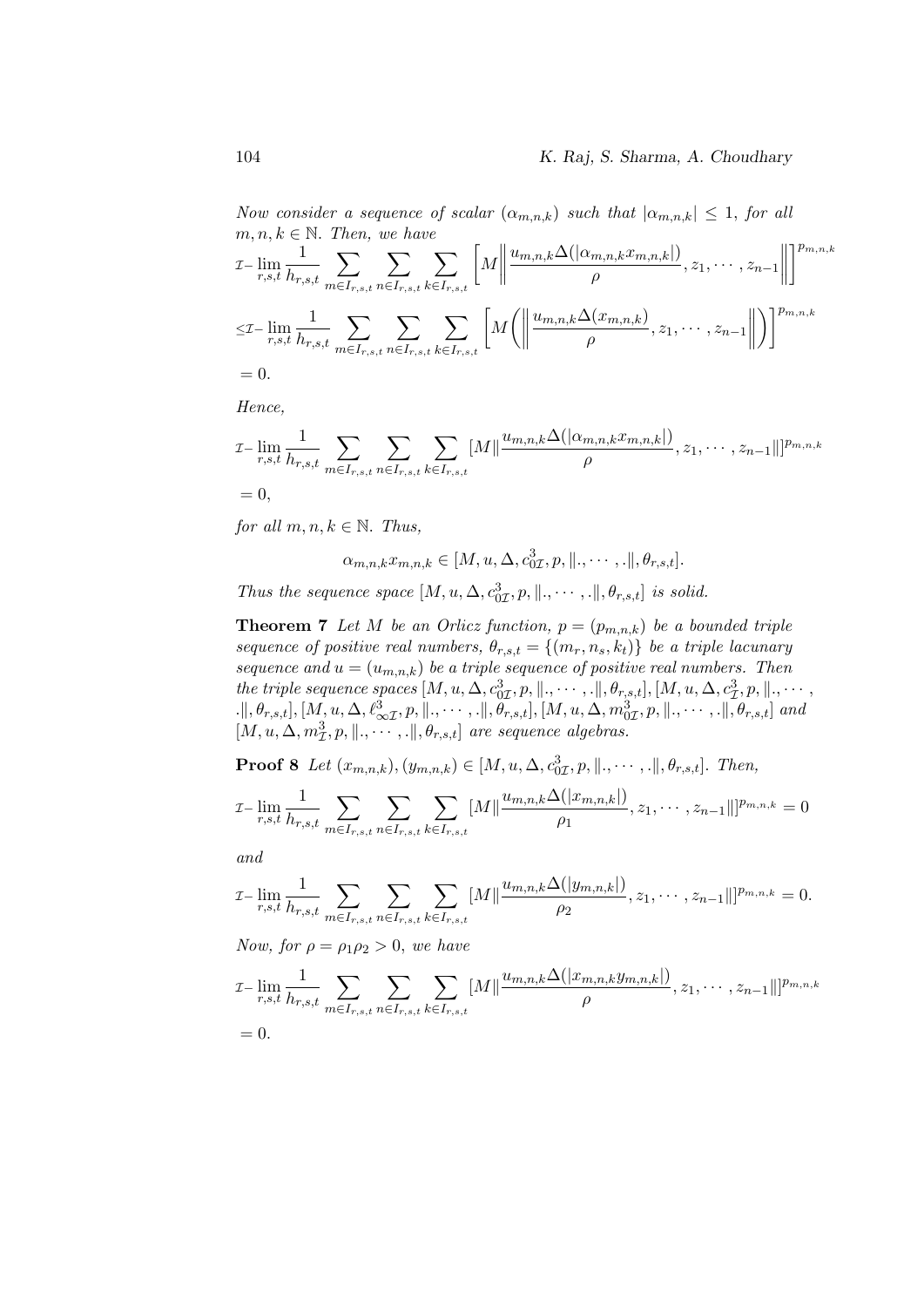This implies  $(x_{m,n,k}y_{m,n,k}) \in [M, u, \Delta, c^3_{0\mathcal{I}}, p, \|\ldots, \ldots\|, \theta_{r,s,t}].$ Hence,  $[M, u, \Delta, c_{0\mathcal{I}}^3, p,$  $\|\ldots\|, \theta_{r,s,t}\|$  is a sequence algebra.

Acknowledgement. The corresponding author thanks the Council of Scientific and Industrial Research (CSIR), India for partial support under Grant No. 25(0288)/18/EMR-II, dated 24/05/2018.

## References

- [1] S. Debnath, N. Subramanian. The generalized non-absolute type of triple  $\Gamma^3$  sequence spaces defined by Musielak-Orlicz function. Factor Univ. Ser. Math. Inform. 32:413-420, 2017.
- [2] S. Debnath, B. Sarma, B. C. Das. Some generalized triple sequence spaces of real numbers. J. Nonlinear Anal. Optim. 6:71-79, 2015.
- [3] A. Esi, M. N. Catalbas. Almost convergence of triple sequences. Glob. J. Math. Anal. 2:6-10, 2014.
- [4] S. Gähler. Linear 2-normietre. Rume Math. Nachr. 28:1-43, 1965.
- [5] H. Kizmaz. On certain sequence spaces. Canad. Math. Bull. 24:169-176, 1981.
- [6] P. K. Kamthan, M. Gupta. Sequence spaces and series. Marcel Dekker, New York, 1981.
- [7] P. Kostyrko, T. Salat, W. Wilczynski. I-convergence. Real Anal. Exchange 26:669-685, 2001.
- [8] B. K. Lahiri, P. Das. I and I<sup>\*</sup>-convergence in topological spaces. Math. Bohem. 130:153-160, 2005.
- [9] J. Lindenstrauss, L. Tzafriri. An Orlicz sequence spaces. Israel J. Math. 10:379-390, 1971.
- [10] L. N. Mishra , Deepmala, N. Subramanian. The Generalized Triple Difference Lacunary Statistical on Γ<sup>3</sup> Over P-Metric Spaces Defined by Musielak Orlicz Function. J. Phys. Math. 7:183, 2016, doi:10.4172/2090-0902.1000183.